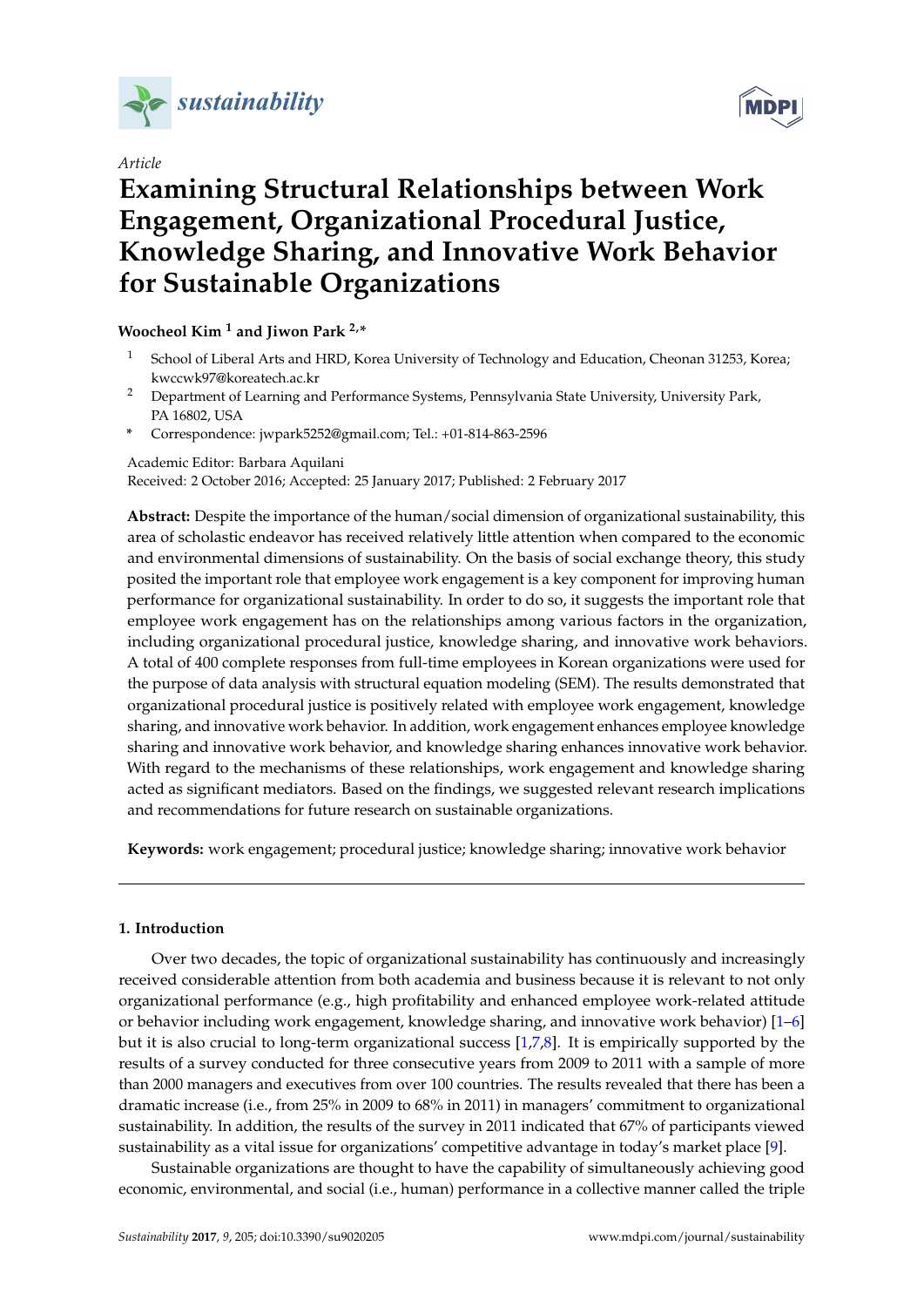bottom line [\[8](#page-13-2)[,10\]](#page-13-4). Economic performance is related to financial performance and good products or services; environmental performance is related to environmental integrity and protection (e.g., protection from resource exploitation and environmental damage); while social performance is related to the well-being of organizational employees. Thus, if organizations want to achieve and maintain sustainable development, it is important to consider environmental, economic, and social (i.e., human) dimensions in a comprehensive and enduring way [\[1\]](#page-12-0).

However, among the three dimensions of organizational sustainability, the social dimension (i.e., human dimension) has received relatively less attention when compared to economic and environmental dimensions of sustainability [\[1](#page-12-0)[,7](#page-13-1)[,8\]](#page-13-2). This shows that more attention should be paid to the human dimension of organizational sustainability. With regard to the human dimension, the existing literature claims that this dimension is related to the processes of generating social health and enhancing employee well-being (i.e., employee engagement at work) in organizations, and as such, employee work engagement could be a key component of the human dimension of organizational sustainability [\[1,](#page-12-0)[7,](#page-13-1)[9,](#page-13-3)[11\]](#page-13-5).

Employee work engagement refers to "a positive, fulfilling, work-related state of mind that is characterized by vigor, dedication, and absorption" ([\[12\]](#page-13-6), p. 74). Scholars and practitioners in many fields—including psychology, business, organization development, human resource development and management—have paid considerable attention to employee work engagement because organizations desire engaged employees who are energetic, dedicated, and absorbed in their work. Employee work engagement makes a positive contribution to the fundamental line of any business and is echoed in services they provide to customers and clients [\[6\]](#page-13-0). Specifically, employee work engagement leads to enhanced individual and/or group performance. In addition, engaged employees generate more customer loyalty. Consequently, engaged customers purchase more services and products from a company and recommend other potential customers to the same company, which ultimately helps to improve the company's profitability and therefore lead to a more sustainable organizational environment [\[6,](#page-13-0)[13](#page-13-7)[,14\]](#page-13-8).

In addition to the link between employee work engagement and organizational sustainability, the extant literature indicates that organizational procedural justice, employee knowledge sharing, and employee innovative work behavior are relevant to organizational sustainability [\[5,](#page-12-1)[15–](#page-13-9)[17\]](#page-13-10). Organizational justice consists of three components—procedural justice, distributive justice, and interactional justice—which positively influence employee's psychological well-being, lowering employee stress levels and turnover by establishing a fair work environment [\[16,](#page-13-11)[18\]](#page-13-12). Procedural justice refers to the perceived fairness of the procedures used in decision-making; distributive justice refers to the perceived fairness of the outcomes that the individual employees receive; and interactional justice, as an extension of procedural justice, refers to the perceived fairness of interactional communication and treatment [\[16](#page-13-11)[,19](#page-13-13)[–22\]](#page-13-14). Regarding the three components of organizational justice, Karkoulian et al. [\[16\]](#page-13-11) empirically found that procedural justice and interactional justice positively influenced organizational sustainability (i.e., they are strong predictors of organizational sustainability), whereas distributive justice did not. In addition, with regard to the relationship between procedural justice and interactional justice, procedural justice focuses on the exchange or relationship between employees and their organization, while interpersonal justice focuses on the exchange or relationship between employees and supervisors [\[20\]](#page-13-15). Although procedural justice and interactional justice are relevant to organizations, this study intends to examine the effects of perceived fairness in the general context of the exchange between employees and their organization rather than the specific context of the exchange between supervisors and their subordinates. Based on the empirical and conceptual rationale mentioned earlier, this study focused on organizational procedural justice.

With regard to knowledge sharing and innovative work behavior, knowledge sharing refers to the process of exchanging task information, expert knowledge, and feedback regarding a procedure or product in order to create new knowledge or ideas, deal with issues, and achieve common goals [\[3,](#page-12-2)[23](#page-13-16)[–25\]](#page-13-17). Since knowledge is an essential organizational resource offering a competitive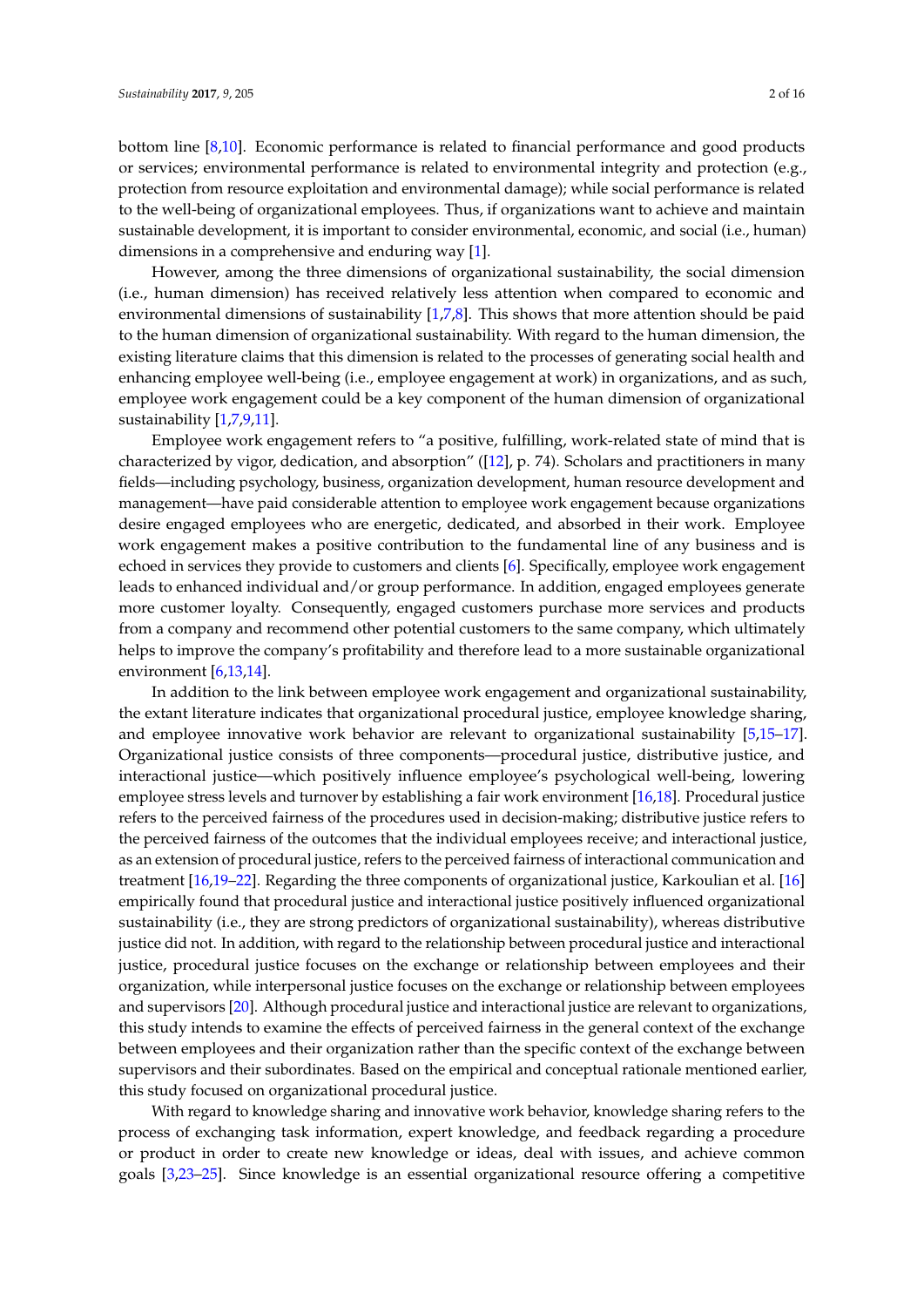advantage for organizational sustainability [\[3,](#page-12-2)[24\]](#page-13-18), knowledge sharing is considered to be a fundamental means through which employees make positive contributions to knowledge application and innovation among individual employees and teams (e.g., by increasing firm innovation capabilities and reducing production costs), ultimately leading to the sustainable development of the organization [\[3,](#page-12-2)[4\]](#page-12-3). Innovative work behavior is defined as "the intentional creation, introduction and application of new ideas within a work role, group, or organization, in order to benefit role performance, the group, or the organization" ([\[26\]](#page-13-19), p. 288). Janssen also described innovative work behavior as being comprised of three different behavioral tasks: idea generation, idea promotion, and idea realization [\[5](#page-12-1)[,26\]](#page-13-19). Since innovation tends to rely greatly on employee behavior within organizations and is viewed as critical for organizational success and survival in this knowledge-based society, it is conceivable that innovative employee work behavior is pivotal to organizational sustainability [\[5\]](#page-12-1).

Organizational procedural justice, knowledge sharing, and/or innovative work behavior have also been examined in association with employee work engagement [\[24](#page-13-18)[,27](#page-13-20)[,28\]](#page-13-21). The findings suggest that the serious efforts of organizations to be fair during the decision-making process (i.e., procedural justice) may positively influence employee work engagement. Engaged employees are more likely to have a strong intention to share their work-related knowledge and to put significant effort into innovative work behavior for their organizations. These behaviors ultimately and positively influence organizational sustainability.

Although the four research constructs (i.e., work engagement, organizational procedural justice, knowledge sharing, and innovative work behavior) are relevant to organizational sustainability and some previous research [\[27–](#page-13-20)[31\]](#page-14-0) has partially examined the relationships among them, there seems to be a lack of research that comprehensively and simultaneously investigates the relationships between them [\[14\]](#page-13-8). Therefore, the current study primarily aims to comprehensively examine employee work engagement and its structural relationships with organizational procedural justice, employee knowledge sharing, and employee innovative work behavior as they relate to the human dimension of organizational sustainability.

## **2. Conceptual Framework and Research Hypotheses Development**

#### *2.1. Conceptual Framework*

Social exchange theory, as a widely used conceptual framework in organizational research [\[32\]](#page-14-1), can be utilized to support the relationships among the four research constructs used in our study. Social exchange theory is one of the most influential perspectives for understanding employee behavior in the workplace based on a number of social science disciplines, including management, social psychology, and anthropology [\[32](#page-14-1)[,33\]](#page-14-2). Social exchanges refer to transactions or relationships between two or more parties (e.g., relationships between employees and their organization) that involve unspecified future obligations through a reciprocal process of exchanging resources (i.e., reciprocity as interdependent exchanges) for which some future repayment or return is expected for the positive contribution made [\[21](#page-13-22)[,32](#page-14-1)[,33\]](#page-14-2). Thus, if an organizational actor (i.e., organization, supervisor, or co-worker) provides positive initiating actions (e.g., fair and transparent organizational procedures), targets (e.g., individual employees) will tend to choose to reciprocate these initiating actions with positive responses through a high-quality social exchange relationship [\[32\]](#page-14-1). That is, if employees perceive the organizational procedures used in the decision-making process to be fair, they are more likely to repay their organization by not only cognitively, emotionally, and physically engaging in their work (i.e., psychological engagement and behavioral engagement) but by also forming positive work attitudes and voluntary cooperation toward their organization (i.e., enhancing employee work engagement, encouraging knowledge sharing among employees either within teams or across teams, and facilitating innovative work behavior) [\[20](#page-13-15)[,21](#page-13-22)[,32](#page-14-1)[,34,](#page-14-3)[35\]](#page-14-4).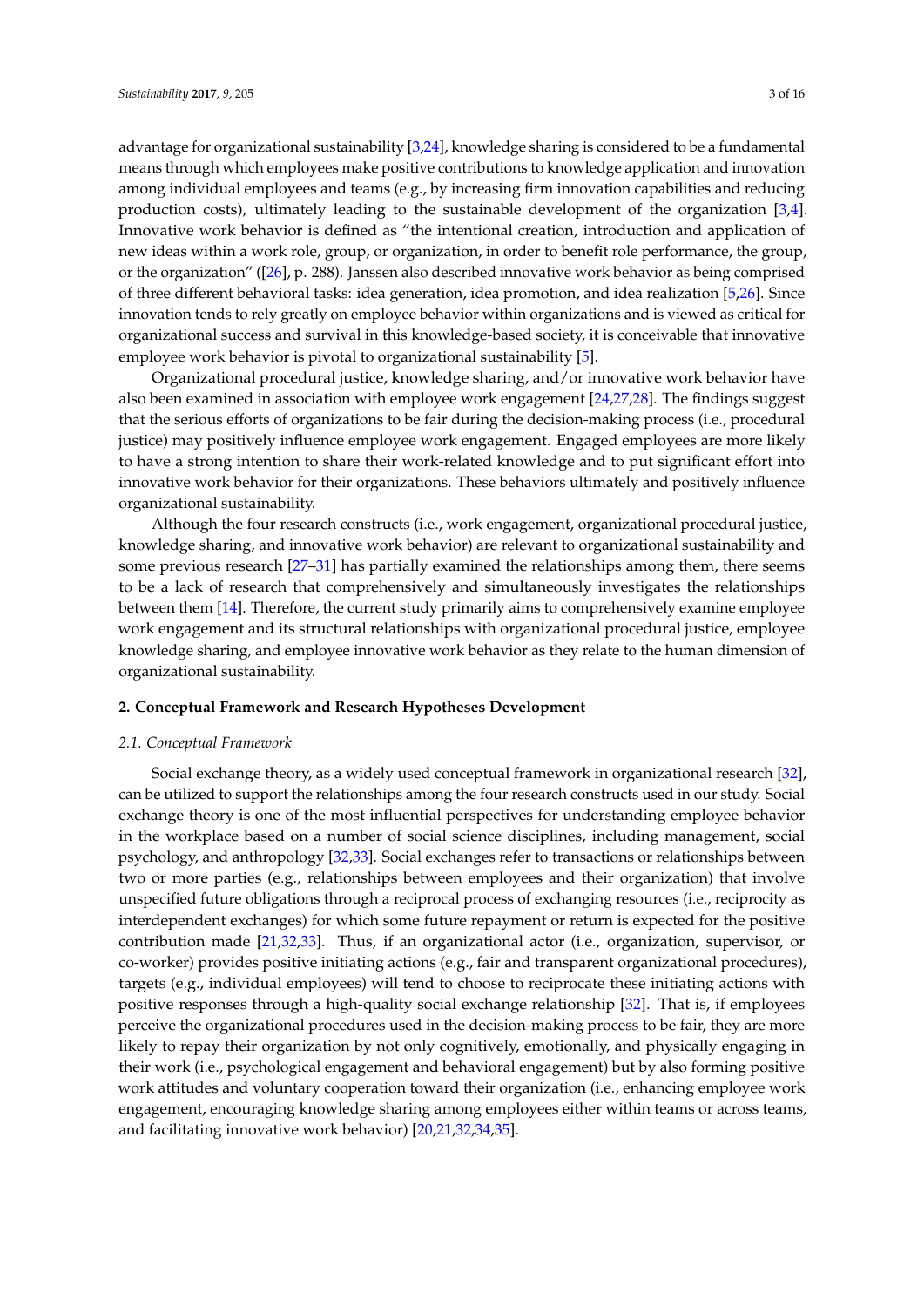#### *2.2. The Effects of Organizational Procedural Justice*

Research on organizational justice found that employee perceptions about procedural justice are related to various organizational outcomes (e.g., job satisfaction, trust, organizational commitment, and organizational citizenship behaviors) [\[36\]](#page-14-5). More particularly, the current literature shows that organizational procedural justice has a strong and positive impact on employee work engagement both directly and indirectly [\[22,](#page-13-14)[27,](#page-13-20)[34,](#page-14-3)[37\]](#page-14-6). As stated earlier, based on the perspective of the social exchange theory, the feeling of being fairly treated by an organization can make employees more engaged in their work because fair organizational procedures enhance the level of trust and confidence they have in the organization, which in turn sees them reciprocate by displaying positive attitudes and behaviors in their work [\[22,](#page-13-14)[34\]](#page-14-3). Similarly, organizational procedural justice also enhances employee knowledge sharing [\[3](#page-12-2)[,30](#page-13-23)[,38\]](#page-14-7) because the employee discretionary behaviors, such as sharing skills and expertise with their co-workers, are intrinsically encouraged due to perceptions of reciprocity when employee expectations about being fairly treated by the organization are met [\[30\]](#page-13-23). In addition, according to several empirical studies [\[15](#page-13-9)[,28](#page-13-21)[,39\]](#page-14-8), organizational procedural justice has a significant and positive direct and indirect effect on innovative work behavior by employees. When individuals believe that their organizations care and provide fair treatment, their obligation toward performing their jobs successfully may increase, which, in turn, makes them involved in work-related idea generation, development, and application. More particularly, a recent study, which examined the effect of five dimensions of organizational justice (i.e., distributive, procedural, interactional, temporal, and spatial organizational justice) on employee innovative work behavior, revealed that procedural justice among five dimensions of organizational justice was the most strongly and positively correlated with employee innovative behavior [\[15\]](#page-13-9). However, despite the importance of procedural justice acting as a symbolic resource that fosters reciprocative behaviors of employees on the basis of the social exchange theory [\[40\]](#page-14-9), there have been only a few studies that thoroughly investigated the effects of procedural justice on an organization (e.g., [\[41\]](#page-14-10)). Therefore, this study attempts to investigate the impacts of procedural justice on employee work attitudes and behaviors, namely work engagement, knowledge sharing, and employee innovative work behavior. We hypothesize the following:

**Hypothesis 1.** *Organizational procedural justice positively influences employee work engagement, knowledge sharing, and innovative work behavior.*

#### *2.3. The Effects of Work Engagement and Knowledge Sharing*

With the rapid expansion of interest in the work/employee engagement concept, various conceptualizations and definitions have been developed over the last few decades (for a review, see [\[42\]](#page-14-11)). The most popular and accepted definition of work engagement, developed by Schaufeli et al. ([\[12\]](#page-13-6), p. 74), states that employee work engagement refers to "a positive, fulfilling, work-related state of mind that is characterized by vigor, dedication, and absorption". When individuals are highly engaged in their work, they typically show high levels of energy and mental resilience, and voluntarily invest considerable effort (vigor) in the relevant tasks that they carry out. In addition, engaged employees have a sense of significance, enthusiasm, inspiration, pride, and challenge (dedication), and are deeply engrossed in their work (absorption). As Shuck and Wollard [\[42\]](#page-14-11) pointed out, similar definitions of work engagement, such as personal engagement, behavior engagement, and trait engagement, exist in the literature, and each presents a unique perspective and framework. However, for the purpose of this research, the term "work engagement" is elected and defined according to the terms mentioned earlier. When compared to other similar terms, work engagement encompasses various aspects of the employee experience of engagement (e.g., cognitive, emotional, and behavioral levels) [\[42\]](#page-14-11). This definition has been widely adopted in a majority of engagement-related studies [\[14\]](#page-13-8) and is consistent the measures used by Schaufeli and his colleagues [\[12\]](#page-13-6).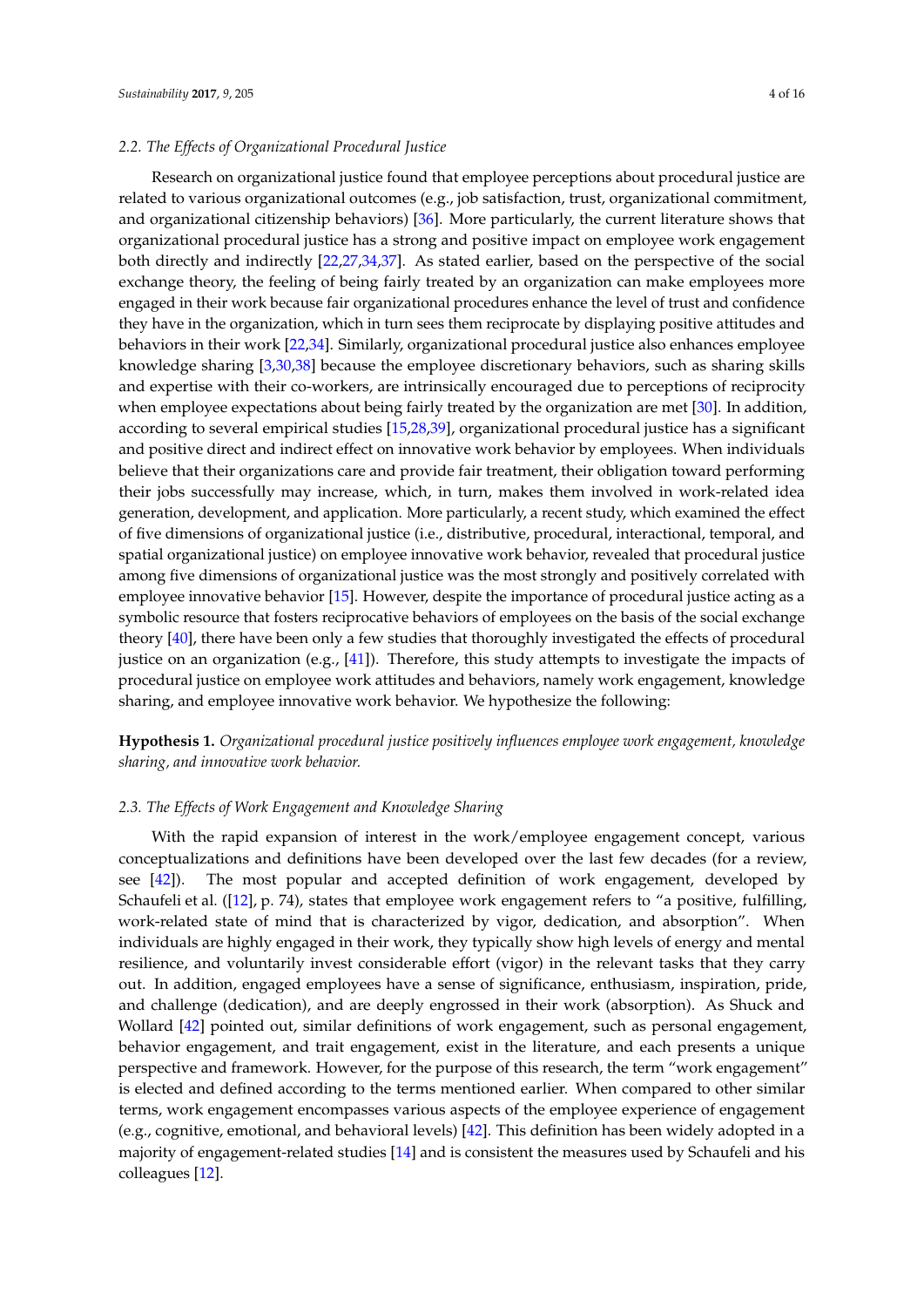A handful of previous studies have demonstrated that employee work engagement has a significant and positive effect on employee intentions to share knowledge [\[24](#page-13-18)[,31](#page-14-0)[,43\]](#page-14-12). As knowledge sharing itself is a self-motivated and proactive behavior, employees will be more likely to share work-related ideas and expertise with their co-workers only when they are dedicated to their work and enthusiastic about it [\[31\]](#page-14-0). Studies have also shown that employee work engagement is significantly and positively related to employee innovative work behavior [\[28](#page-13-21)[,44](#page-14-13)[,45\]](#page-14-14). With a great deal of attention being focused on the work engagement domain, many researchers have agreed that work engagement is a strong factor affecting organizational performance and success. Moreover, empirical studies have offered sufficient proof to confirm the effect of work engagement on organizational outcomes, such as job satisfaction, organizational commitment, organizational citizenship behavior, and intention to quit [\[14,](#page-13-8)[46,](#page-14-15)[47\]](#page-14-16). However, researchers have found that relatively little attention is assigned to the relationship that may exist between work engagement and knowledge sharing [\[31\]](#page-14-0).

In addition, research has found that employee's knowledge sharing has a significant and positive influence on their innovative work behavior [\[29](#page-13-24)[,48](#page-14-17)[,49\]](#page-14-18). Radaelli et al. [\[29\]](#page-13-24) explained that when employees share their knowledge, they are more likely to elaborate, integrate, and translate information rather than simply passing on information to recipients. This exercise promotes employee involvement in innovative work behavior, including searching for opportunities for change and applying new ideas to existing organizational practices. Taken together, it is conceivable that employee enhanced work engagement has a positive impact on their knowledge sharing and innovative behavior and that employee innovative work behavior is positively influenced by their knowledge sharing. Thus, we hypothesize the following:

**Hypothesis 2.** *Employee work engagement positively influences their knowledge sharing and innovative work behavior.*

**Hypothesis 3.** *Employee knowledge sharing positively influences their innovative work behavior.*

#### *2.4. The Mediating Effects of Work Engagement and Knowledge Sharing*

A great deal of the extant literature has emphasized the mediating role that work engagement plays in the relationships between antecedents and consequences in organizational settings [\[50,](#page-14-19)[51\]](#page-14-20). Regarding the mediating effects of work engagement on the relationships among organizational procedural justice, knowledge sharing, and innovative work behavior, the existing literature [\[3,](#page-12-2)[24,](#page-13-18)[28–](#page-13-21)[30,](#page-13-23)[52\]](#page-14-21) indicates that if organizations seriously care about fairness in the decision-making process, their efforts will facilitate and support employee work engagement. The support given to employee work engagement, in turn, increases the willingness of employees to share their work-related knowledge with other organizational members and/or actively suggest new ideas for their organization and transform the new ideas into applications by obtaining peer or managerial support (i.e., innovative work behavior).

The theoretical framework which draws on social exchange theory also supports this proposition. According to the review of social exchange theory on the justice literature and meta-analysis [\[40\]](#page-14-9), the voluntary and discretionary behaviors of employees can be encouraged by organizational justice through various social exchange qualities. In this regard, it was found that social exchange quality, with characteristics such as trust, leader–member exchange, and perceived organizational support, acts as a mediating factor between justice and positive behavior outcomes by strengthening the obligation and reciprocity in the exchange relationships. Although this study did not attempt to test the effects of work engagement explicitly in Colquitt et al.'s meta-analysis [\[40\]](#page-14-9), it has the potential to serve as a mediator in the justice-discretionary behavior relationship because researchers found that mutual and exchange relationships between employees and the organization (i.e., supervisors/leaders; [\[28](#page-13-21)[,44,](#page-14-13)[53\]](#page-14-22)) positively influence employees' work engagement, and hence, it may lead to an increase in positive employee behavior (i.e., knowledge sharing and innovative work behavior).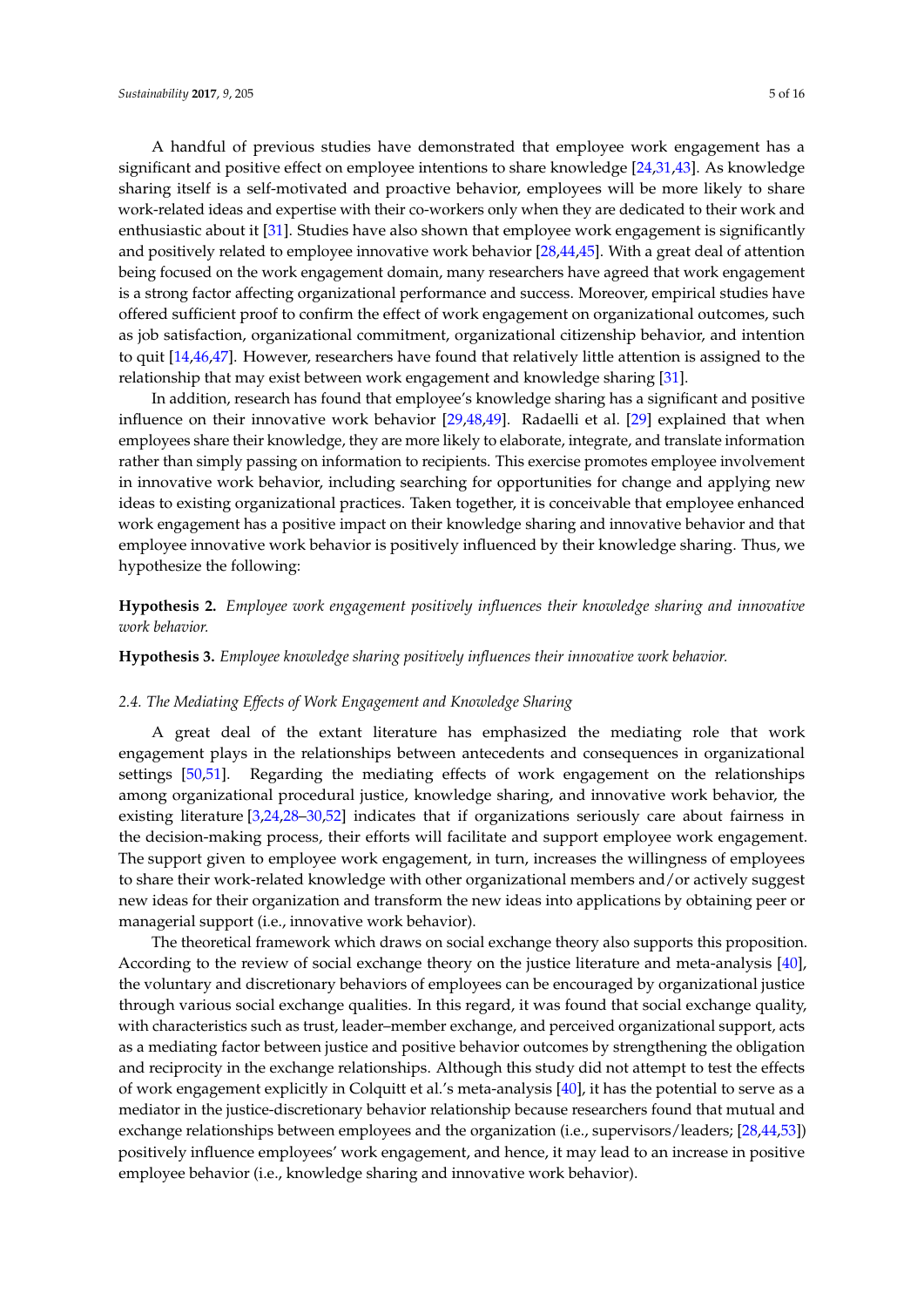Furthermore, based on the perspective of social exchange theory and the findings of previous studies regarding the mediating role of knowledge sharing in the association between organizational procedural justice and innovative work behavior, employee perceptions of organizational procedural justice are positively related to knowledge sharing [\[3,](#page-12-2)[30,](#page-13-23)[37\]](#page-14-6). We propose that this positive relationship can further influence the development of employee innovative work behavior. The proactive behavior (i.e., sharing task-relevant knowledge) promoted by fair treatment in work procedures may increase opportunities to engage in innovative work behaviors because employees can be involved in various exercises that provoke innovative thinking and actions while sharing knowledge (e.g., internalization, integration, translation, externalization, and socialization) [\[29](#page-13-24)[,43\]](#page-14-12). Perceiving the fairness of procedures in the workplace sparks a willingness to share their knowledge with co-workers, leading to creation, introduction, and application of new ideas. Therefore, we hypothesize the following:

**Hypothesis 4.** *Employee work engagement plays a mediating role in the relationship between organizational procedural justice and employee knowledge sharing and innovative work behavior.*

**Hypothesis 5.** *Employee knowledge sharing plays a mediating role in the relationship between organizational procedural justice and employee innovative work behavior.*

#### **3. Methods**

#### *3.1. Sample and Procedure*

The target population analyzed in this study was comprised of full-time employees from organizations in South Korea. A self-reported survey approach with a Korean version of questionnaires was utilized in this study. The survey questionnaires were designed by using an online survey domain and conducted by a professional survey company in Korea with a convenient sampling approach. Since the survey company has an online panel with over a million members in Korea, a link to the online survey was distributed to the online panel (i.e., potential participants) in November 2015. Through a screen item, only full-time employees were allowed to take part in the survey. In addition, participants who finished the survey, leaving no responses incomplete, were rewarded with participation points. As a result, 400 complete responses were gathered over three weeks and included in the final data set.

The following demographic information was collected from participants: gender, age, education level, industry, work position, job area, and length of current company employment. Approximately 81% of respondents were men. Of the total respondents, about 80% were in their 30s or 40s (30–39 years: 35.8%; 40–49 years: 43.8%); approximately 79% of the total sample had graduated from a 4-year college or higher (4-year college: 60.5%; graduate school: 18.3%). In addition, in regards to industry of employment, the majority of the respondents (72.1%) worked in four industries: manufacturing (30.5%), service (18.8%), information technology (11.5%), and construction (11.3%). With regard to work position, approximately 77% of the total respondents worked either as assistant managers (17.8%) or as managers (managers: 22.5%; general assistant managers: 13.5%; and general managers: 22.8%). About 76% of the total sample worked in four job areas: management support (38.8%), R&D (14%), marketing and sales (13%), and manufacturing (10.5%). Regarding the work year, approximately 62% of respondents had worked in their current organizations for 10 years or less (less than one year: 7.5%; 1–5 years: 27.8%; and 6–10 years: 26.5%).

#### *3.2. Measurements*

Organizational procedural justice was assessed with seven items of formal procedural justice using a 5-point Likert scale developed by Moorman [\[54\]](#page-15-0). A sample item is "My organization uses procedures designed to collect accurate information necessary for making decisions." The Cronbach's alpha for this measurement varied from 0.90 to 0.98 across several studies [\[55](#page-15-1)[–57\]](#page-15-2).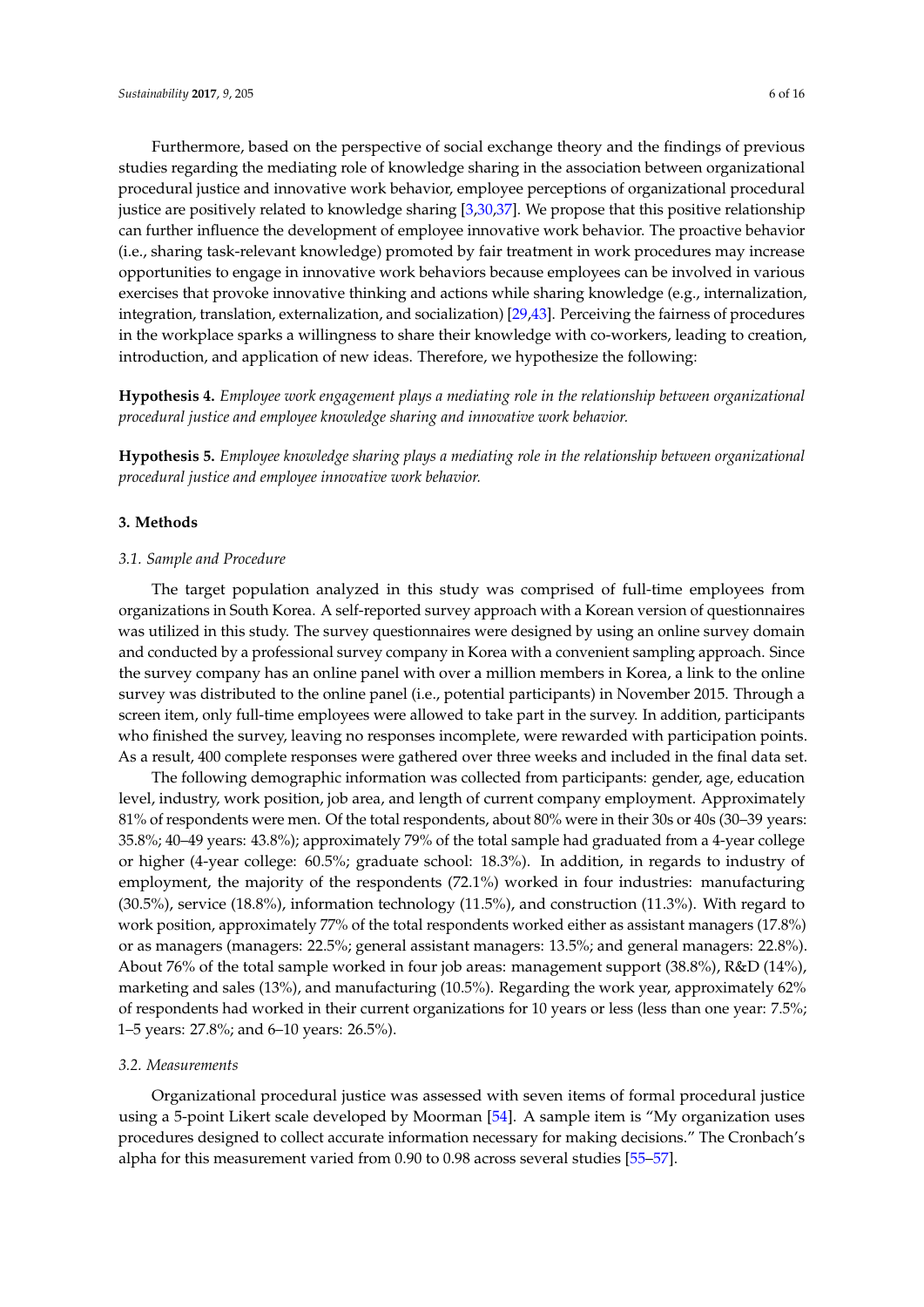Work engagement was assessed with the Utrecht Work Engagement Scale with nine items (UWES-9) developed by Schaufeli and colleagues [\[12\]](#page-13-6). The UWES-9 has three sub-scales, such as vigor, dedication, and absorption, and each sub-scale consists of three items. All items of the UWES-9 were presented with a 7-point Likert scale. An example item is "My job inspires me." The Cronbach's alpha for the total UWES-9 varied from 0.85 to 0.92 across 10 different national samples [\[58\]](#page-15-3).

Knowledge sharing was assessed with a five-item measurement using a 5-point Likert scale developed by Bock and colleagues [\[59\]](#page-15-4). This instrument measures two types of knowledge-sharing intentions: (1) intention to share explicit knowledge; (2) intention to share tacit knowledge. The Cronbach's alpha for this measurement was 0.93 [\[59\]](#page-15-4). A sample item of this measure is "My knowledge sharing with other organizational members is good."

Innovative work behavior was assessed with a nine-item measurement with a 7-point Likert scale developed by Janssen [\[26\]](#page-13-19). This instrument measures three aspects of innovative work behavior: (1) generating a new idea; (2) acquiring support from others; and (3) transforming an idea into an application. The Cronbach's alpha for this scale was 0.92 [\[44\]](#page-14-13). A sample item includes "I am creating new ideas for difficult issues."

#### *3.3. Data Analysis*

The current study employed structural equation modeling (SEM) with descriptive statistics such as normality, reliability, and correlation, and a common method bias (CMB) test to ensure basic assumptions. To assess the overall model fit of the research model, this research examined the Satorra–Bentler (SB) scaled chi-square for robust maximum likelihood (ML) estimation to handle the non-normality of data [\[60\]](#page-15-5), the root mean square error of approximation (RMSEA), the standardized root mean square residual (SRMR), the non-normed fit index (NNFI, also known as the Tucker–Lewis index [TLI]), and the comparative fit index (CFI) with cutoff criteria (RMSEA < 0.08, SRMR < 0.08, NNFI > 0.95, and CFI > 0.95) [\[61–](#page-15-6)[64\]](#page-15-7). In order to check any indications of possible improper solutions of the model, individual parameter estimates and their estimated standard errors were also investigated [\[64\]](#page-15-7). Furthermore, to test research hypotheses, this study utilized standardized path coefficients (SPC) with t-values and bootstrap estimates of the mediation effects.

#### **4. Results**

#### *4.1. Common Method Bias, Normality, Reliability, and Correlation*

Common method bias, normality, reliability, and the correlation matrix were investigated during a preliminary analysis. First of all, since common method bias may have potentially significant influences on the research findings, two statistical techniques, including Harman's single factor test and the confirmatory factor analysis for the single factor model were utilized to address the issue of common method bias [\[65\]](#page-15-8). The results of Harman's single-factor test (i.e., about 45.77% of total variance explained) demonstrated that all of the observed items from the measurements obtained in this study did not load onto one common and major factor. Also, the results of confirmatory factor analysis for the single factor model indicated that the single factor model had a poor fit with the data (χ 2 (252) = 4668.812, *p* < 0.001; RMSEA = 0.210; SRMR = 0.152; NNFI = 0.777; CFI = 0.797), meaning that no single factor accounted for all of the variance in our data. Both of these results showed that our collected data was not likely contaminated by the common method bias of the study. Thus, it might be reasonable to conclude that common method bias is not a major problem in this study.

In addition, the normality (i.e., both univariate and multivariate normality) of the variables was examined by values of skewness and kurtosis provided from PRELIS in LISREL. Based on the results of the univariate test (|skewness| < 2, |kurtosis| < 7) [\[66\]](#page-15-9), as well as multivariate normality (*p* values of skewness and kurtosis  $(0.05)$  with the relative multivariate kurtosis  $(1.310)(< 3)$  [\[67\]](#page-15-10), it can be concluded that, overall, our data set had a moderate non-normality, which can be dealt with the robust ML using the SB correction method. In regards to reliability and correlation, both internal consistency,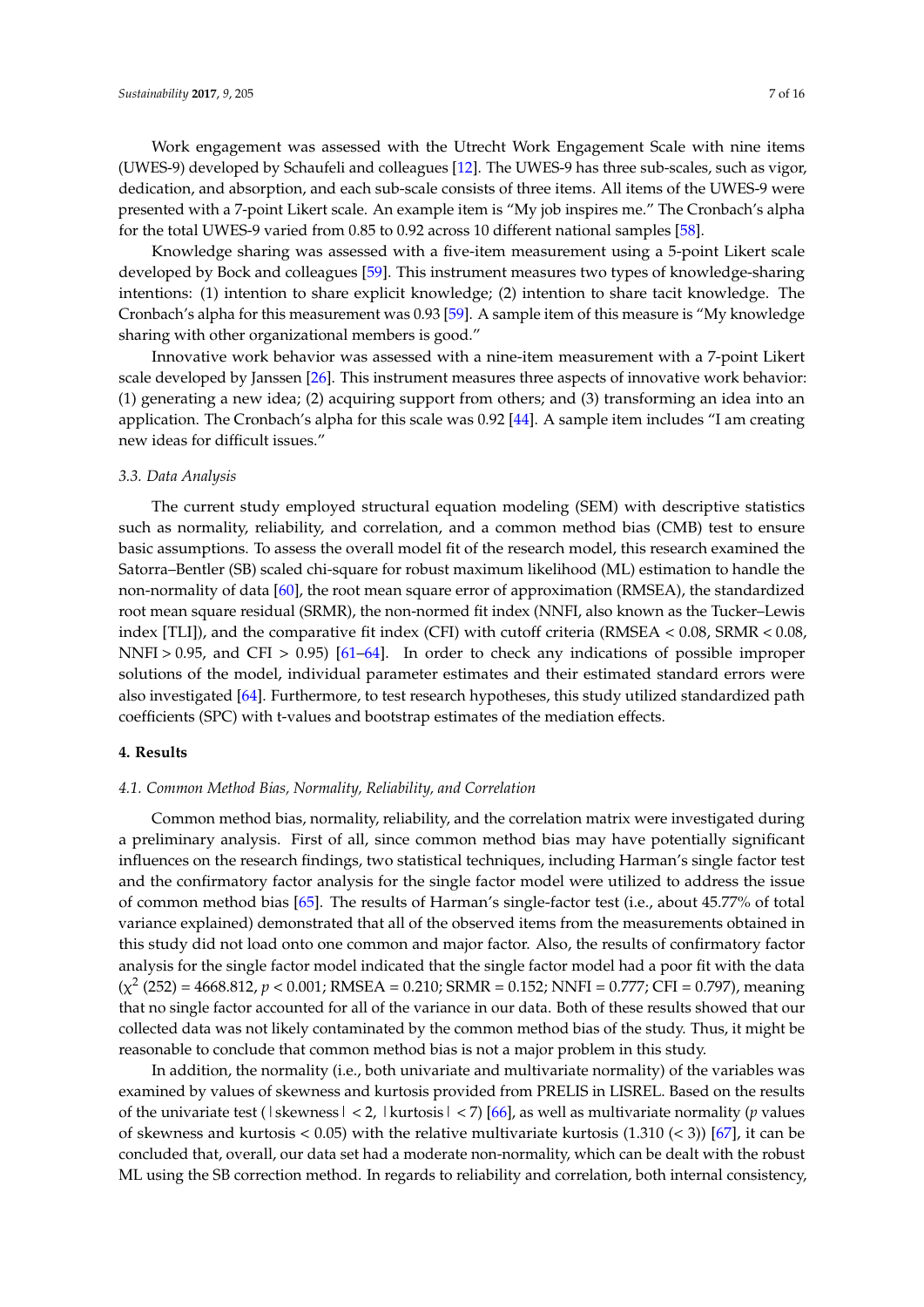found using Cronbach's alpha, and bivariate correlations among latent variables were calculated and are displayed in Table [1.](#page-7-0) The results show that all measures in this study had an acceptable level of reliability ( $\alpha$  ranged from 0.882 to 0.959). In addition, given that all bivariate correlations were less than 0.85 ( $|r| < 0.85$ ), the Pearson correlations indicated no multicollinearity issue [\[64\]](#page-15-7).

| Variable                    | M    | SD.   | $\alpha$ |       |       |       |  |
|-----------------------------|------|-------|----------|-------|-------|-------|--|
| 1. Procedural Justice       | 2.87 | 0.738 | 0.924    |       |       |       |  |
| 2. Work Engagement          | 3.53 | 1.252 | 0.946    | 0.403 |       |       |  |
| 3. Knowledge Sharing        | 3.45 | 0.641 | 0.882    | 0.411 | 0.497 |       |  |
| 4. Innovative Work Behavior | 3.66 | 1.013 | 0.959    | 0.464 | 0.694 | 0.601 |  |

<span id="page-7-0"></span>**Table 1.** Descriptive statistics and reliabilities among latent variables. correlations were less than 0.85 (|*r*| < 0.85), the Pearson correlations indicated no multicollinearity

**Note.** α = Cronbach's alpha; M = mean; SD = standard deviation. All correlations are significant at the 0.01 level.  $4-$  Cronbach 5 alpha, bi – mean, bb – standard deviation. All correlations are significant at the old

#### *4.2. Item Parceling of Innovative Work Behavior*

Since the measurement part of our research model in this study included a large number of variables, a model of innovative work behavior was investigated to reconstruct it through item parceling. The results of the overall fit displayed in Table [2](#page-7-1) indicate that although the SB scaled chi-square values of the confirmatory factor analysis (CFA) models were statistically significant,  $\chi^2$  (24) = 72.568, *p* < 0.001, indicating that the models were not consistent with their covariance data. Other overall fit indices such as RMSEA (< 0.08), SRMR (< 0.08), NNFI (> 0.95), and CFI (> 0.95) met Other overall fit indices such as RMSEA (< 0.08), SRMR (< 0.08), NNFI (> 0.95), and CFI (> 0.95) met the cutoff criteria. Therefore, the measurement model of innovative work behavior was found to be the cutoff criteria. Therefore, the measurement model of innovative work behavior was found to be statistically acceptable. statistically acceptable. chi-square values of the confirmatory factor analysis (CFA) models were statistically significant,  $\frac{1}{2}$ 

<span id="page-7-1"></span>**Table 2.** Overall fit of the confirmatory factor analysis (CFA) model of innovative work behavior. **Table 2.** Overall fit of the confirmatory factor analysis (CFA) model of innovative work behavior.

|                          | SB Scaled Chi-Square (df)         | <b>RMSEA</b> | <b>SRMR</b> | <b>NNFI</b> | <b>CFI</b> |
|--------------------------|-----------------------------------|--------------|-------------|-------------|------------|
| Innovative Work Behavior | $\chi^2$ (24) = 72.568, p < 0.001 | 0.0712       | 0.0257      | 0.990       | 0.994      |

**SB: Satorra–Bentler; RMSEA: root mean square error of approximation; SRMR: standardized root mean square** residual; NNFI: non-normed fit index; CFI: comparative fit index.  $S$ : Satorra $\mathcal{S}$ : RMSEA: root mean square error of approximation; SRMR: standardized root mean square error of approximation; SRMR: standardized root mean square extendardized root mean square extendardized root mean

In regard to any indications of possible improper solutions of the CFA model of innovative work behavior, the results revealed that all factor loadings and path coefficients in the model were statistically significant ( $|t| > 1.96$ ,  $p < 0.05$ ). In addition, all signs and magnitudes of parameter estimates in the model made sense as there were neither negative error variances nor out-of-range (i.e.,  $r$  < 1) findings, while the standard errors were also reasonable. Taken together, it can be assumed that there were no indications of possible improper solutions. Thus, this study uses the parceling model of that there were no indicated in  $\frac{1}{2}$  $\frac{1}{2}$  $\frac{1}{2}$  and  $\frac{1}{2}$  indications of possible improvements. Thus, the parceling improvements of parceling in Figure 1 [\[68\]](#page-15-11). value work behavior as shown in Figure 1  $[00]$ .

<span id="page-7-2"></span>

**Figure 1.** Measurement model of innovative work behavior with item parceling. **Figure 1.** Measurement model of innovative work behavior with item parceling.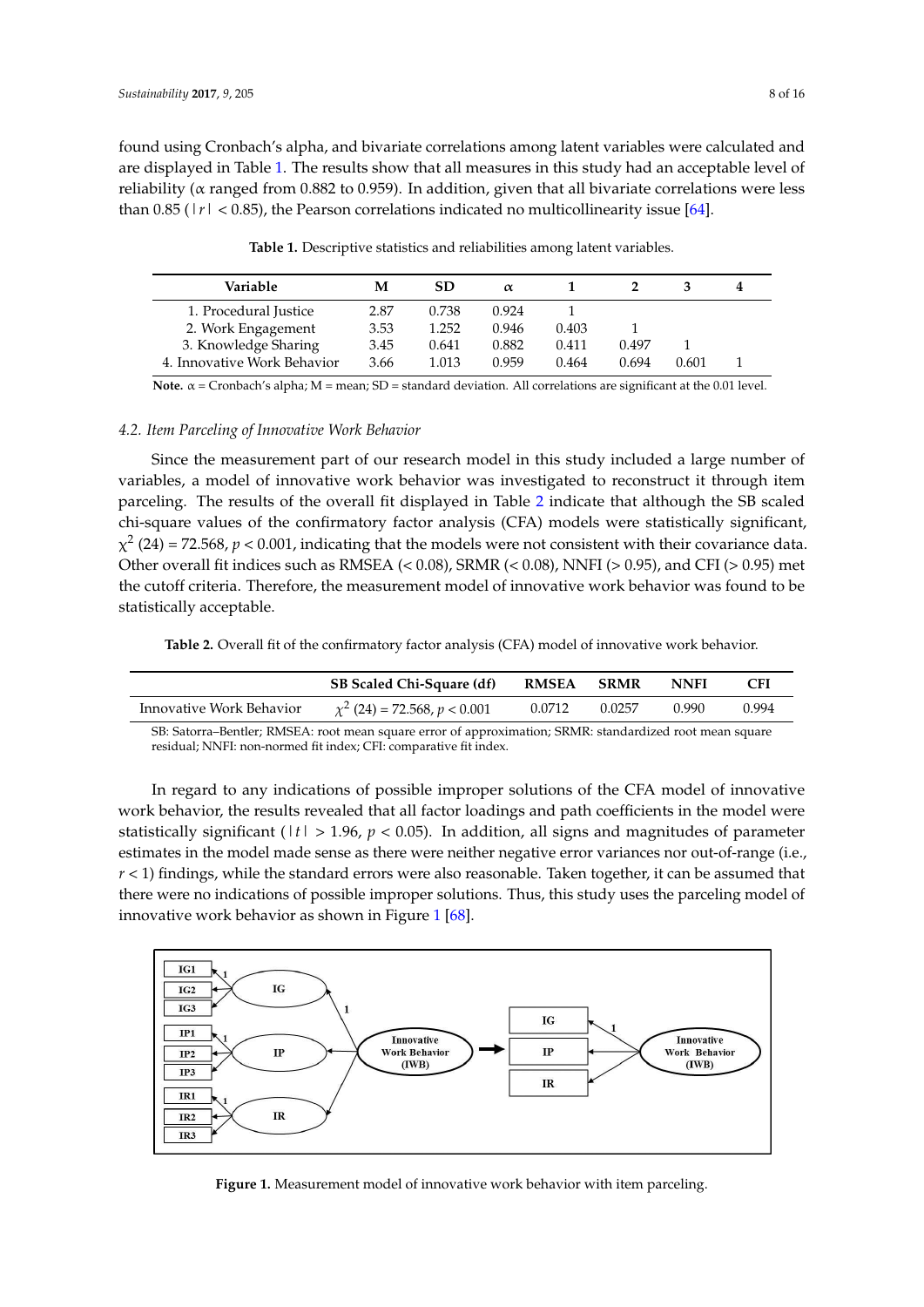Since we utilized the parceling model of innovative work behavior, the normality of the model was rechecked. The results of the study showed that, overall, our data set had a moderate non-normality  $(|$  skewness  $|$  < 2,  $|$  kurtosis  $|$  < 7, relative multivariate kurtosis = 1.319 (< 3)), which we handled by utilizing robust ML [\[66\]](#page-15-9).

### *4.3. Assessment of Model Fit*

The overall fit statistics of the measurement model (i.e., CFA model) and the full model, including both measurement and structural models, were evaluated in turn. The overall fit indices in Table [3](#page-8-0) indicate that the SB scaled chi-square of the measurement model was statistically significant ( $\chi^2$  (246)  $= 819.925$ ,  $p < 0.001$ ), showing that the exact-fit hypothesis was rejected. Other fit indices, however, met the cutoff criteria (RMSEA = 0.0765 (< 0.08), SRMR = 0.0448 (< 0.08), NNFI = 0.970 (> 0.95), and CFI = 0.974 (> 0.95)). In addition, the parameter estimates (sign and magnitude) and their reasonable standard errors were examined to check possible improper solutions. When it comes to parameter estimates, all factor loadings in the measurement equations were statistically significant (|*t*| > 1.96, *p* < 0.05). Signs and magnitudes of the parameter estimates in the measurement model made sense and had neither negative variances nor out-of-range  $(r < 1)$ . Standard errors in the model were also reasonable. Taken together, the overall fit and the estimation solution demonstrated that the measurement model was an adequate fit for the data.

**Table 3.** Overall fit of the measurement and full models.

<span id="page-8-0"></span>

|                   | SB Scaled Chi-Square (df)             | <b>RMSEA</b> | <b>SRMR</b> | <b>NNFI</b> | <b>CFI</b> |
|-------------------|---------------------------------------|--------------|-------------|-------------|------------|
| Measurement Model | $\chi^2$ (246) = 819.925, p < 0.001   | 0.0765       | 0.0448      | 0.970       | 0.974      |
| Full Model        | $\chi^2$ (247) = 830.766, $p < 0.001$ | 0.0770       | 0.0560      | 0.970       | 0.973      |

Because the measurement model was acceptable, the overall fit statistics of the full model were evaluated. According to the results of the overall fit in Table [3,](#page-8-0) the SB scaled chi-square of the full model was statistically significant,  $\chi^2$  (247) = 830.766,  $p < 0.001$ , indicating that the exact-fit hypothesis was rejected. Other absolute and relative fit indices, however, met the cutoff criteria (RMSEA = 0.0770  $(< 0.08$ ), SRMR = 0.0560  $(< 0.08$ ), NNFI = 0.970  $(> 0.95)$ , and CFI = 0.973  $(> 0.95)$ ). Regarding any indications of possible improper solutions, the results of parameter estimates, including signs and magnitudes and their standard errors, indicated that there was no indication of improper solutions in the full model. Based on the results of the overall fit and the estimation solution, it can be concluded that the full model was an adequate fit for the data.

# *4.4. Hypothesis Testing*

Based on the results from the evaluation of the full model fit, all proposed research hypotheses were tested. SPC estimates were primarily used to measure the magnitudes of the paths among four of the proposed latent research variables, as displayed in Figure [2.](#page-9-0) Bootstrap estimates were also examined to determine the mediating effects of work engagement and knowledge sharing in the proposed model.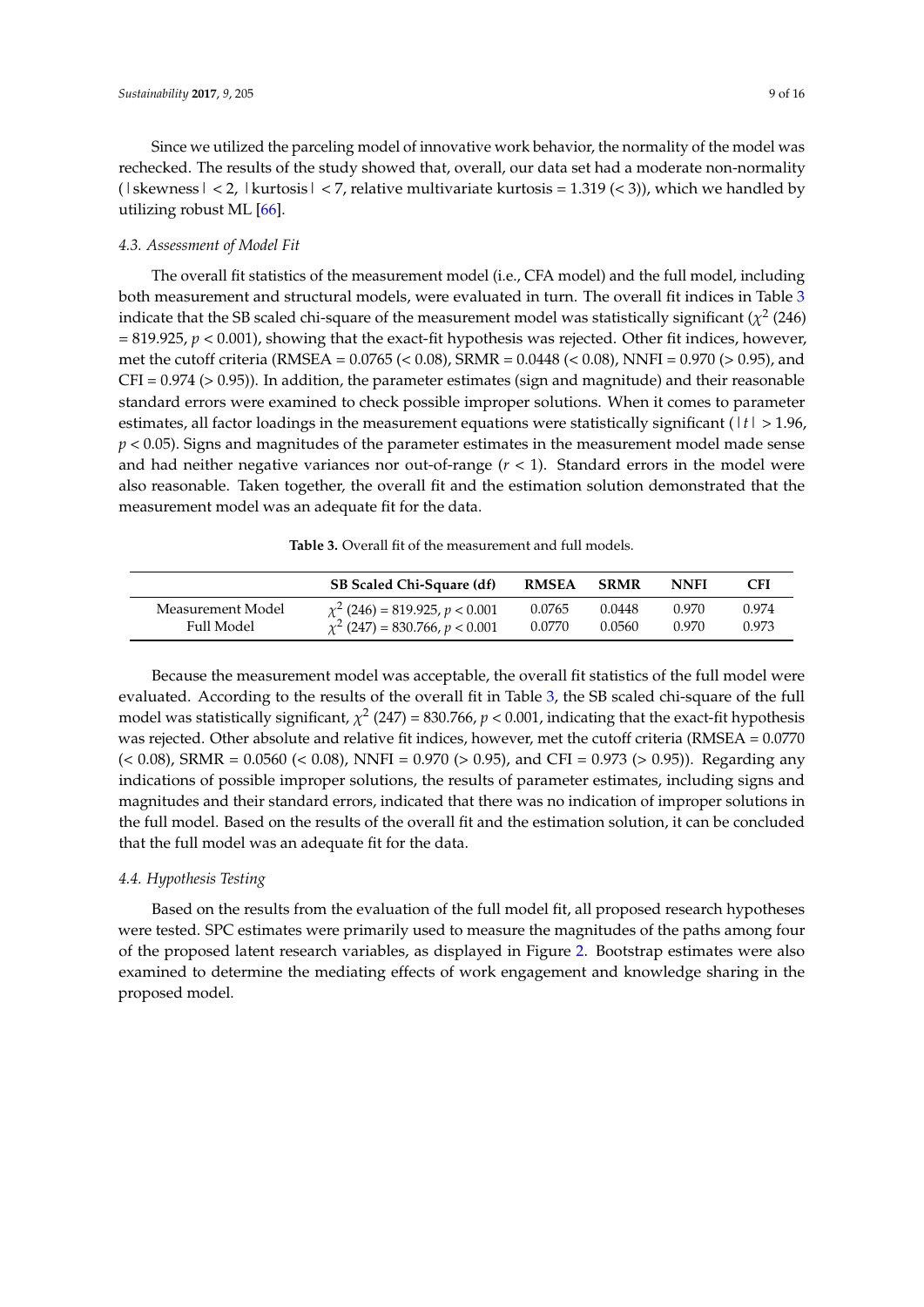$\mathbf{z}$ 

<span id="page-9-0"></span>

**Figure 2.** Structural model with standardized estimates. **Figure 2.** Structural model with standardized estimates.

With regard to hypothesis 1, the results of the structural model showed that the positive and With regard to hypothesis 1, the results of the structural model showed that the positive and direct effects of organizational procedural justice on employee work engagement ( $\gamma_{11}$  = 0.40 ( $\gamma$  = path coefficient between an exogenous variable and an endogenous variable), *t* = 6.29), knowledge sharing coefficient between an exogenous variable and an endogenous variable), *t* = 6.29), knowledge sharing  $(\gamma_{21} = 0.25, t = 3.74)$ , and innovative work behavior ( $\beta_{31} = 0.14$  ( $\beta$  = path coefficient between endogenous variables),  $t = 3.31$ ) were statistically significant. Thus, hypothesis 1 was supported. For hypothesis 2, the results indicated that the positive and direct effects of employee work engagement on their the results indicated that the positive and direct effects of employee work engagement on their knowledge sharing ( $\beta_{21} = 0.40$ ,  $t = 5.92$ ) and innovative work behavior ( $\beta_{31} = 0.49$ ,  $t = 8.78$ ) were statistically significant. Thus, hypothesis 2 was supported. Regarding hypothesis 3, the positive and statistically significant. Thus, hypothesis 2 was supported. Regarding hypothesis 3, the positive and direct effect of employee knowledge sharing on their innovative work behavior ( $\beta_{32} = 0.30$ ,  $t = 5.03$ ) was statistically significant. Thus, hypothesis 3 was supported. With regard to hypotheses 4 and 5, bootstrap estimate approach was performed to test the mediating effects of work engagement and a bootstrap estimate approach was performed to test the mediating effects of work engagement and knowledge sharing. knowledge sharing.

According to Preacher and Hayes [69], the bootstrapping approach is the most powerful test According to Preacher and Hayes [\[69\]](#page-15-12), the bootstrapping approach is the most powerful test method for specific indirect effects under most sample conditions and utilizes a non-parametric method for specific indirect effects under most sample conditions and utilizes a non-parametric re-sampling procedure without a normal distribution assumption of variables. Furthermore, since re-sampling procedure without a normal distribution assumption of variables. Furthermore, since Preacher and Hayes [\[69\]](#page-15-12) strongly recommended the bias-corrected (BC) bootstrapping procedure, the current study tested the mediating effects through the BC bootstrapping procedure with 1000 the current study tested the mediating effects through the BC bootstrapping procedure with 1000 bootstrap samples. The results of the bootstrap estimates are presented in Table 4. The results bootstrap samples. The results of the bootstrap estimates are presented in Table [4.](#page-10-0) The results demonstrate the statistically significant mediating effects of work engagement in the relationship demonstrate the statistically significant mediating effects of work engagement in the relationship between organizational procedural justice and the innovative work behavior of employees between organizational procedural justice and the innovative work behavior of employees (completely standardized estimate of the mediating effect, ab = 0.196,  $p < 0.01$ , 99% confidence interval, CI (0.115, 0.278)) as well as also the relationship that exists between organizational procedural justice and employee knowledge sharing (ab =  $0.159$ ,  $p < 0.01$ , 99% CI (0.082, 0.236)). In addition, the results of the bootstrap estimate show that the standardized mediating effect of knowledge sharing in the relationship between organizational procedural justice and employee innovative work behavior (ab = 0.075,  $p < 0.01$ , 99% CI (0.018, 0.133)) was statistically significant. Furthermore, the results reveal that the multi-mediating effects of work engagement and knowledge sharing in the relationship between organizational procedural justice and the innovative work behavior of employees (ab = 0.048,  $p < 0.01$ , 99% CI (0.014, 0.082)) were statistically significant. Taken together, hypotheses 4 and 5 were .<br>supported. Therefore, all research hypotheses proposed in this study were supported by the data.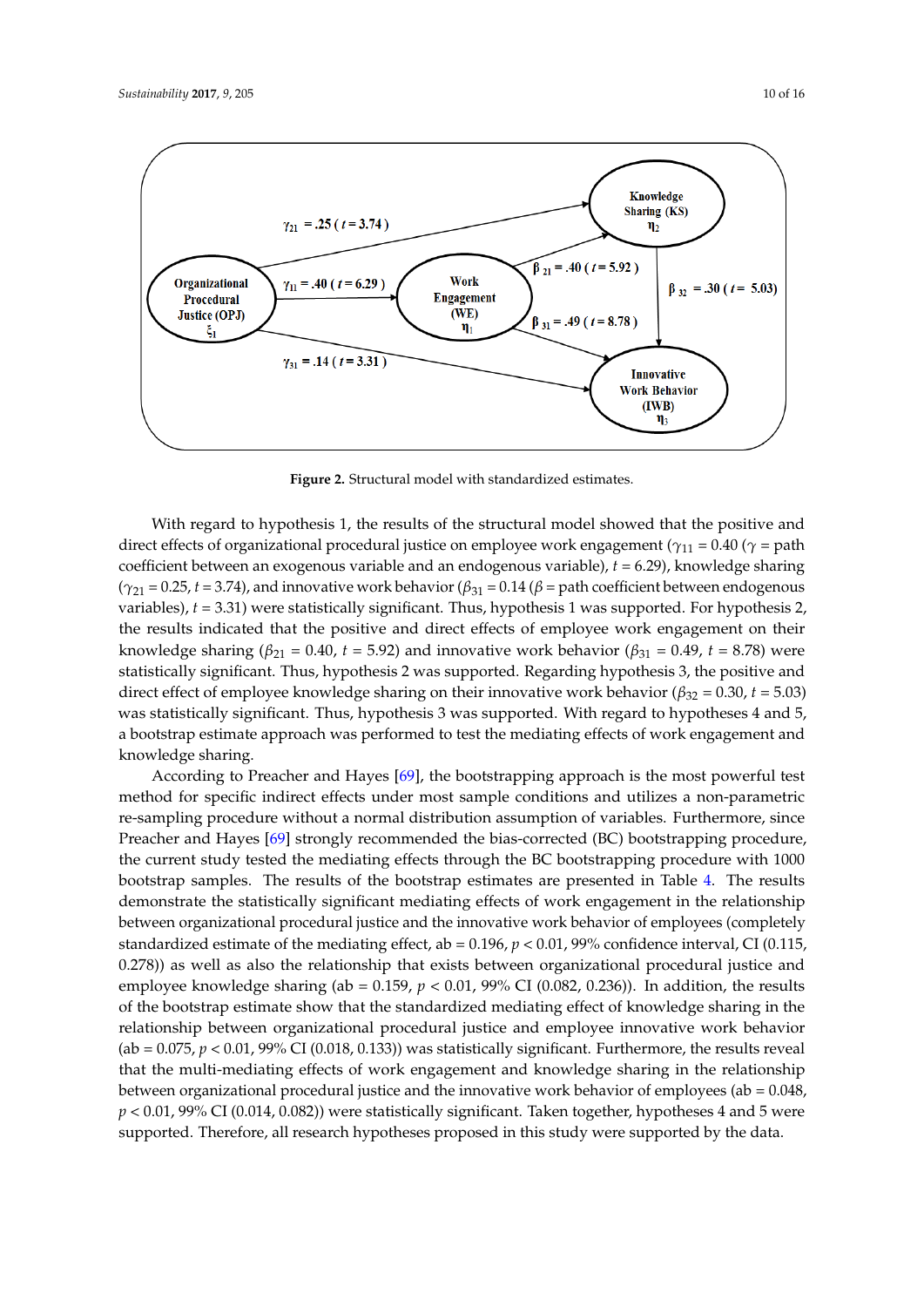|                                                     | ab    |           | <b>Product of Coefficients</b> | <b>BC 99% CI*</b> |       |  |
|-----------------------------------------------------|-------|-----------|--------------------------------|-------------------|-------|--|
| Path: $IV \rightarrow MV \rightarrow DV$            |       | <b>SE</b> | z                              | Lower             | Upper |  |
| $OPI \rightarrow WE \rightarrow IWB$                | 0.196 | 0.032     | 6.194                          | 0.115             | 0.278 |  |
| $OPI \rightarrow WE \rightarrow KS$                 | 0.159 | 0.030     | 5.338                          | 0.082             | 0.236 |  |
| $OPI \rightarrow KS \rightarrow IWB$                | 0.075 | 0.022     | 3.378                          | 0.018             | 0.133 |  |
| $OPI \rightarrow WE \rightarrow KS \rightarrow IWB$ | 0.048 | 0.013     | 3.606                          | 0.014             | 0.082 |  |

<span id="page-10-0"></span>**Table 4.** Bootstrap estimates of the mediating effects of work engagement and knowledge sharing.

**Note.** IV: independent variable; MV: mediating variable; DV: dependent variable; ab: completely standardized estimate of the mediating effect; SE: standard error; BC: bias corrected; CI: confidence interval; OPJ: organizational procedural justice; WE: work engagement; KS: knowledge sharing; IWB: innovative work behavior. \* This 99% confidence interval excludes zero; therefore, the mediating effects are statistically significant at  $p < 0.01$ .

#### **5. Discussion**

The main purpose of the current study was to examine the structural relationships among four research variables—organizational procedural justice, work engagement, knowledge sharing, and innovative work behavior—in a Korean organizational context. Given that the results of this study supported all proposed research hypotheses, the current research provides implications for researchers and practitioners.

#### *5.1. Theoretical Implications*

Firstly, the current study contributes to the existing literature by empirically investigating and validating relationships among four research constructs (i.e., organizational procedural justice, work engagement, knowledge sharing, and innovative work behavior). The results of the study demonstrate empirically that the direct and positive relationships among four research variables are all statistically significant. Among the direct relationships, it reveals that organizational procedural justice has a more powerful effect on employee work engagement when compared to its effect on knowledge sharing and innovative work behavior and that employee knowledge sharing and innovative work behavior are more strongly influenced by their work engagement. Furthermore, the results of the mediating effects among them show that employee work engagement has a strong indirect impact on the relationships among organizational procedural justice, knowledge sharing, and innovative work behavior. Based on the research findings, researchers could replicate the proposed research model in other settings and extend the results of this study by including other antecedent and consequent variables, which are related to organizational sustainability, in order to better comprehend and generalize the results of this study. Moreover, considering the significant mediating role of employee work engagement with support from extant literature [\[50,](#page-14-19)[70\]](#page-15-13), researchers could focus on investigating roles of employee work engagement in various settings (e.g., individual/team/organizational level of work engagement, different level of positions, and crossover of engagement overtime) by employing a quantitative or qualitative approach.

Secondly, although it is important for organizations to consider the economic, environmental, and human (social) dimensions of organizational sustainability in balanced and enduring ways, the existing literature indicates that the human dimension has received relatively less attention [\[1,](#page-12-0)[7,](#page-13-1)[8\]](#page-13-2). Given that the human dimension entails the processes of generating social health and improving employee well-being (i.e., employee engagement at work) within an organizational context, the current study attempts to investigate employee work engagement as a key component of the human dimension [\[1,](#page-12-0)[7,](#page-13-1)[9,](#page-13-3)[11\]](#page-13-5) and its relationship with three organizational variables (i.e., organizational procedural justice, knowledge sharing, and innovative work behavior), which are assumed to be relevant both conceptually and empirically to work engagement and the human dimension of organizational sustainability. The results of the study show that all of the direct and indirect effects that exist among work engagement, organizational procedural justice, knowledge sharing, and innovative work behavior are statistically significant. Moreover, the results demonstrate that employee work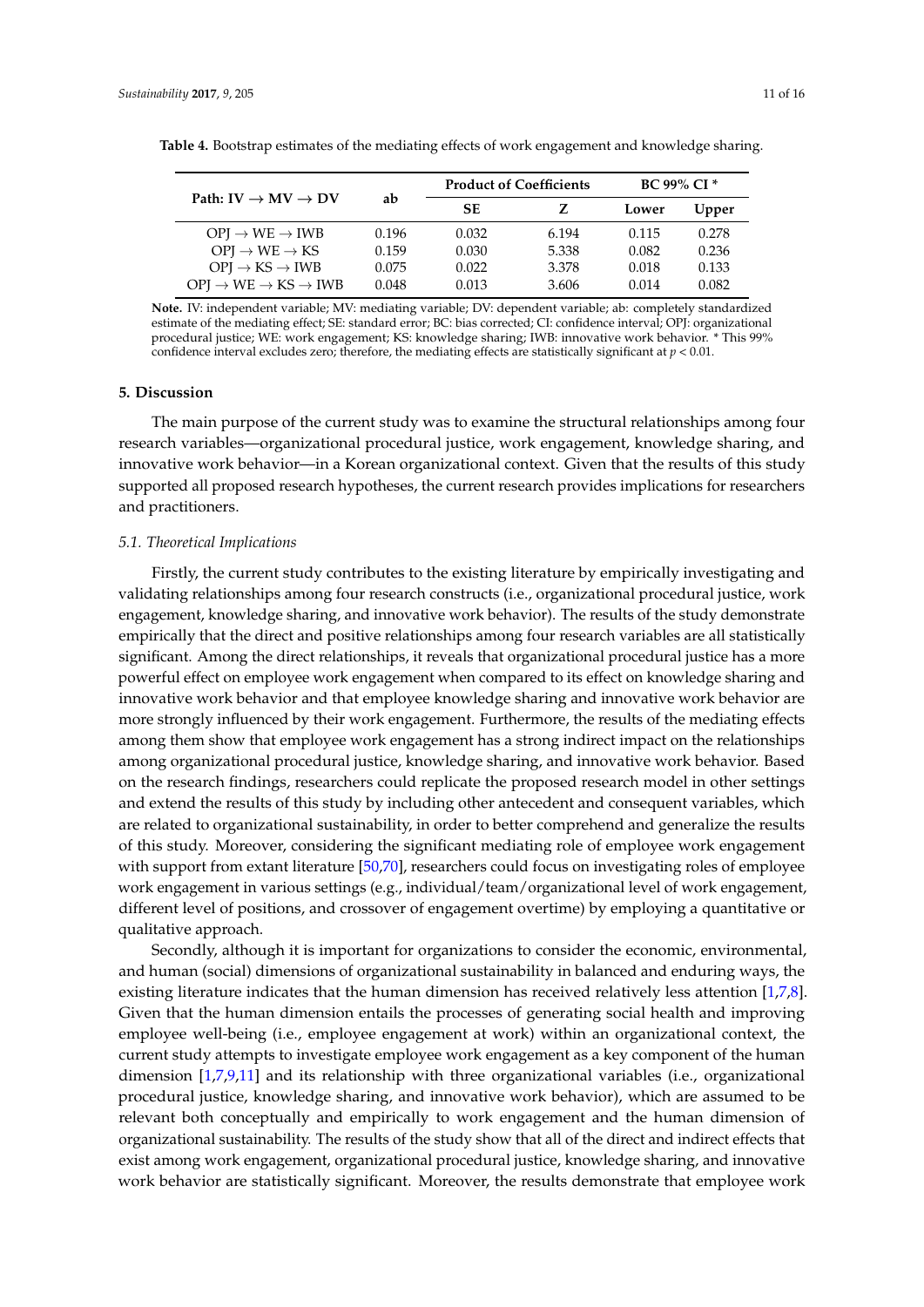engagement plays a central role among the various structural relationships in several ways. Firstly, organizational procedural justice has a stronger impact on work engagement and secondly, because the direct and indirect effects of work engagement on knowledge sharing and innovative work behavior are stronger than those of the other variables examined. It is implied that the proposed research model is a valid model, and it suggests a meaningful link to the human dimension of organizational sustainability. However, it should be noted that since the current study claims the link between the proposed research model and the human dimension of organizational sustainability from a more conceptual perspective, it might be limited in providing more in-depth implications for organizational sustainability. Thus, researchers could extend the research model by empirically linking the results to the human dimension of organizational sustainability based on a robust theoretical framework. Furthermore, researchers could consider the link between extended or modified research models and organizational sustainability not only in terms of the human dimension but also in terms of the economic and environmental dimensions of organizational sustainability, e.g., increased work engagement (human dimension) positively affects saving and creating organizational core resources (environmental dimension), which ultimately leads to increased revenues (economic dimension).

#### *5.2. Practical Implications*

Firstly, given the positive influence of organizational procedural justice on work engagement, knowledge sharing, and innovative work behavior, organizations should make significant efforts to improve and maintain the level of formal procedural justice within organizations by not only sharing relevant information and providing useful feedback about their decision-making processes in transparent and fair ways, but also by actively listening to employee opinions and involving employee groups that encompass various work positions and the job areas involved in the process of making decisions. In addition, the results of the study reveal that the effects of organizational procedural justice on employee innovative work behavior and knowledge sharing are stronger when they are mediated by employee work engagement. It implies that if organizations set up and implement transparent and fair procedures in decision-making, employees are more likely to repay them not only by being more engaged in their work but also by facilitating and encouraging knowledge sharing and innovative work behavior. Thus, it is noteworthy that organizational efforts regarding organizational procedural justice would be more effective and efficient when aligned with supporting work engagement.

Secondly, organizations should consider on- and off-line environments to facilitate, support, and share job-related tacit knowledge, as well as explicit knowledge among employees or teams/groups. It is important to reduce or remove organizational silos, catalyze the sharing of relevant knowledge or ideas to address work-related issues among engaged employees or teams/groups without any barriers, and systematically manage any kinds of knowledge created within an organization. For example, organizations could create a virtual collective intelligence platform where employees share knowledge, ideas, and opinions related to their projects and management challenges and collectively explore innovative ideas and problem-solving interventions, which, in turn, could lead to relevant value creation to organizational sustainability.

Thirdly, organizations need to pay continuous attention to maintaining and strengthening employee innovative work behavior, which is positively influenced by organizational and individual efforts (i.e., procedural justice, work engagement, and knowledge sharing). Specifically, Human Resources (HR) practitioners should consider either creating or modifying HR-related policies (e.g., creative culture, incentives for innovative work behavior) to link employee innovative behavior (i.e., human performance) to economic performance to create sustainable organizations. For instance, if employees have innovative and realistic ideas and high degree of enthusiasm for developing them into real services and products, organizations could consider providing employees with substantive opportunities so as to improve organizational performance levels (e.g., new patents and business projects).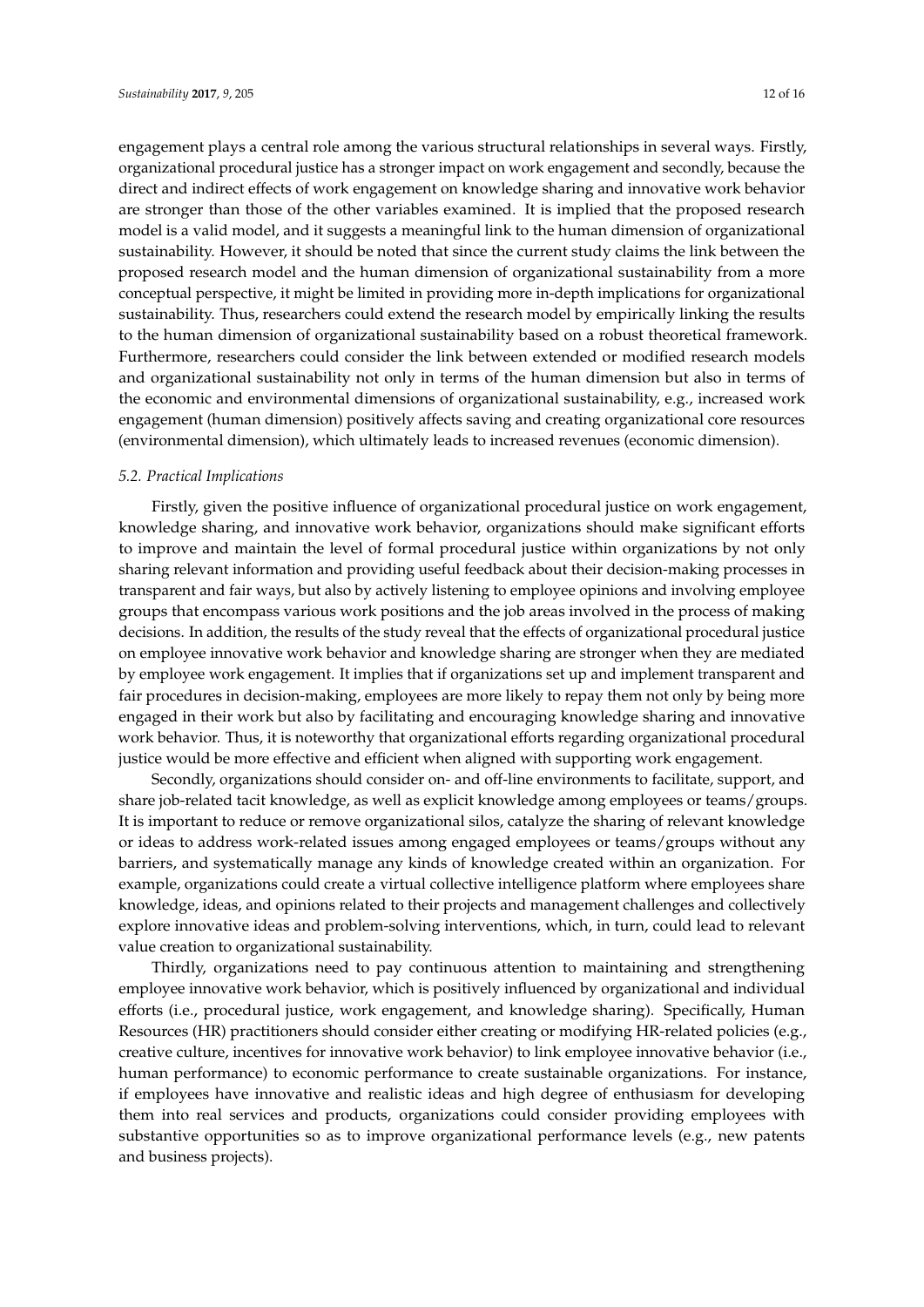#### **6. Conclusions, Limitations, and Future Research**

This research has made a significant effort to investigate employee work engagement and its relationship with organizational procedural justice, knowledge sharing, and innovative work behaviors in organizations in terms of the human dimension of organizational sustainability. The results of the study demonstrate that all of the direct and indirect relationships among work engagement, organizational procedural justice, knowledge sharing, and innovative work behavior are positively and statistically significant, supporting all proposed hypotheses. However, several limitations should be noted and considered when conducting future research.

Firstly, since this study used the self-reported survey approach to collect the data, response bias may exist, even though the CMB test was implemented through the single factor test and the single factor model. In order to deal with this potential issue and increase the objectivity of the data, using advanced measurements (e.g., cross-rating approach) or a longitudinal research design (e.g., latent growth model) with a multi-level or more complex model is recommended.

Secondly, the data were collected from organizations in South Korea through a convenience sampling approach, which may restrict the generalizability of the study results. Moreover, among the research sample, about 81% of the total sample were male, and 79% of the participants had a 4-year college degree or higher, which may limit the generalization of the results. To obtain more precise results and increase generalizability of the study findings, the stratified sampling (e.g., gender, age, industry, and/or job area) or the random sampling method is recommended. In addition, as this research was conducted in organizations within the Asian context, future research could be replicated to examine the current research model in various settings (e.g., Western or European countries) and explore any similarities and differences that may exist between the research findings from the current study and those from other settings.

Last, the current study focused on only the structural relationships that exist among four latent variables (i.e., organizational procedural justice, work engagement, knowledge sharing, and innovative work behavior) from the perspective of organizational sustainability. However, given that organizational sustainability was not directly measured and examined in this study, future studies should consider measuring the concept of organizational sustainability [\[16\]](#page-13-11) and investigate its relationship with the aforementioned four latent variables or other existing constructs that are related to organizational sustainability (e.g., organizational commitment and organizational support or objective tangible outcome variables) or the associated moderating variables (e.g., position, organization size, and gender).

**Acknowledgments:** This research was supported by Korea University of Technology and Education, (KoreaTech), Korea.

**Author Contributions:** Woocheol Kim designed the experiments and collected and analyzed the data; Jiwon Park and Woocheol Kim wrote the paper.

**Conflicts of Interest:** The authors declare no conflict of interest.

#### **References**

- <span id="page-12-0"></span>1. Florea, L.; Cheung, Y.H.; Herndon, N.C. For all good reasons: Role of values in organizational sustainability. *J. Bus. Ethics* **2013**, *114*, 393–408. [\[CrossRef\]](http://dx.doi.org/10.1007/s10551-012-1355-x)
- 2. Eccles, R.G.; Ioannou, I.; Serafeim, G. The impact of corporate sustainability on organizational processes and performance. *Manag. Sci.* **2014**, *60*, 2835–2857. [\[CrossRef\]](http://dx.doi.org/10.1287/mnsc.2014.1984)
- <span id="page-12-2"></span>3. Wang, S.; Noe, R.A. Knowledge sharing: A review and directions for future research. *Hum. Resour. Manag. Rev.* **2010**, *20*, 115–131. [\[CrossRef\]](http://dx.doi.org/10.1016/j.hrmr.2009.10.001)
- <span id="page-12-3"></span>4. Cabrera, E.F.; Cabrera, A. Fostering knowledge sharing through people management practices. *Int. J. Hum. Resour. Manag.* **2005**, *16*, 720–735. [\[CrossRef\]](http://dx.doi.org/10.1080/09585190500083020)
- <span id="page-12-1"></span>5. Thurlings, M.; Evers, A.T.; Vermeulen, M. Toward a Model of Explaining Teachers' Innovative Behavior: A Literature Review. *Rev. Educ. Res.* **2015**, *85*, 430–471. [\[CrossRef\]](http://dx.doi.org/10.3102/0034654314557949)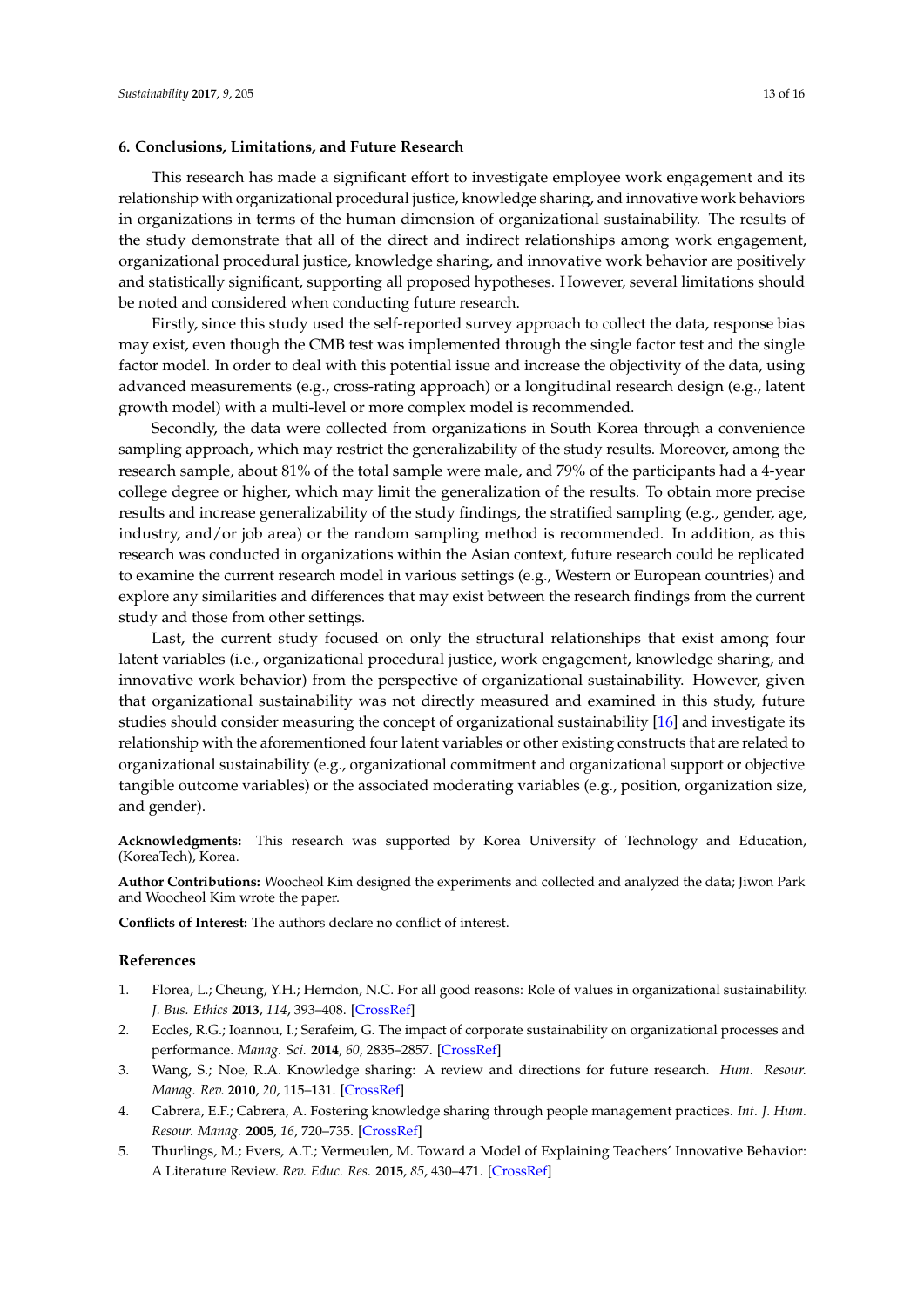- <span id="page-13-0"></span>6. Aninkan, D.O.; Oyewole, A.A. The influence of individual and organizational factors on employee engagement. *Int. J. Dev. Sustain.* **2014**, *3*, 1381–1392.
- <span id="page-13-1"></span>7. Kim, W.; Khan, G.F.; Wood, J.; Mahmood, M.T. Employee Engagement for Sustainable Organizations: Keyword Analysis Using Social Network Analysis and Burst Detection Approach. *Sustainability* **2016**, *8*, 631. [\[CrossRef\]](http://dx.doi.org/10.3390/su8070631)
- <span id="page-13-2"></span>8. Spreitzer, G.; Porath, C.L.; Gibson, C.B. Toward human sustainability: How to enable more thriving at work. *Organ. Dyn.* **2012**, *41*, 155–162. [\[CrossRef\]](http://dx.doi.org/10.1016/j.orgdyn.2012.01.009)
- <span id="page-13-3"></span>9. Kiron, D.; Kruschwitz, N.; Haanaes, K.; Velken, I.V.S. Sustainability nears a tipping point. *MIT Sloan Manag. Rev.* **2012**, *53*, 69. [\[CrossRef\]](http://dx.doi.org/10.1108/sd.2012.05628gaa.012)
- <span id="page-13-4"></span>10. Hart, S.L.; Milstein, M.B. Creating sustainable value. *Acad. Manag. Exec.* **2003**, *17*, 56–67. [\[CrossRef\]](http://dx.doi.org/10.5465/AME.2003.10025194)
- <span id="page-13-5"></span>11. Schaufeli, W.B.; Taris, T.W.; Van Rhenen, W. Workaholism, burnout, and work engagement: Three of a kind or three different kinds of employee well-being? *Appl. Psychol.* **2008**, *57*, 173–203. [\[CrossRef\]](http://dx.doi.org/10.1111/j.1464-0597.2007.00285.x)
- <span id="page-13-6"></span>12. Schaufeli, W.B.; Salanova, M.; González-Romá, V.; Bakker, A.B. The measurement of engagement and burnout: A two sample confirmatory factor analytic approach. *J. Happiness Stud.* **2002**, *3*, 71–92. [\[CrossRef\]](http://dx.doi.org/10.1023/A:1015630930326)
- <span id="page-13-7"></span>13. Kim, W.; Kolb, J.A.; Kim, T. The relationship between work engagement and performance: A review of empirical literature and a proposed research agenda. *Hum. Resour. Dev. Rev.* **2012**, *12*, 248–276. [\[CrossRef\]](http://dx.doi.org/10.1177/1534484312461635)
- <span id="page-13-8"></span>14. Bailey, C.; Madden, A.; Alfes, K.; Fletcher, L. The meaning, antecedents and outcomes of employee engagement: A narrative synthesis. *Int. J. Manag. Rev.* **2015**, *19*, 31–53. [\[CrossRef\]](http://dx.doi.org/10.1111/ijmr.12077)
- <span id="page-13-9"></span>15. Akram, T.; Haider, M.J.; Feng, Y.X. The Effects of Organizational Justice on the Innovative Work Behavior of Employees: An Empirical Study from China. *Innovation* **2016**, *2*, 114–126.
- <span id="page-13-11"></span>16. Karkoulian, S.; Assaker, G.; Hallak, R. An empirical study of 360-degree feedback, organizational justice, and firm sustainability. *J. Bus. Res.* **2016**, *69*, 1862–1867. [\[CrossRef\]](http://dx.doi.org/10.1016/j.jbusres.2015.10.070)
- <span id="page-13-10"></span>17. Witherspoon, C.L.; Bergner, J.; Cockrell, C.; Stone, D.N. Antecedents of organizational knowledge sharing: A meta-analysis and critique. *J. Knowl. Manag.* **2013**, *17*, 250–277. [\[CrossRef\]](http://dx.doi.org/10.1108/13673271311315204)
- <span id="page-13-12"></span>18. Silva, M.R.; Caetano, A. Organizational justice: What changes, what remains the same? *J. Organ. Change Manag.* **2014**, *27*, 23–40. [\[CrossRef\]](http://dx.doi.org/10.1108/JOCM-06-2013-0092)
- <span id="page-13-13"></span>19. Cohen-Charash, Y.; Spector, P.E. The role of justice in organizations: A meta-analysis. *Organ. Behav. Hum. Decis. Process.* **2001**, *86*, 278–321. [\[CrossRef\]](http://dx.doi.org/10.1006/obhd.2001.2958)
- <span id="page-13-15"></span>20. Cropanzano, R.; Prehar, C.A.; Chen, P.Y. Using social exchange theory to distinguish procedural from interactional justice. *Group Organ. Manag.* **2002**, *27*, 324–351. [\[CrossRef\]](http://dx.doi.org/10.1177/1059601102027003002)
- <span id="page-13-22"></span>21. Konovsky, M.A. Understanding procedural justice and its impact on business organizations. *J. Manag.* **2000**, *26*, 489–511. [\[CrossRef\]](http://dx.doi.org/10.1177/014920630002600306)
- <span id="page-13-14"></span>22. He, H.; Zhu, W.; Zheng, X. Procedural justice and employee engagement: Roles of organizational identification and moral identity centrality. *J. Bus. Ethics* **2014**, *122*, 681–695. [\[CrossRef\]](http://dx.doi.org/10.1007/s10551-013-1774-3)
- <span id="page-13-16"></span>23. Cummings, J.N. Work Groups, Structural Diversity, and Knowledge Sharing in a Global Organization. *Manag. Sci.* **2004**, *50*, 352–364. [\[CrossRef\]](http://dx.doi.org/10.1287/mnsc.1030.0134)
- <span id="page-13-18"></span>24. Song, J.H.; Kim, W.; Chai, D.S.; Bae, S.H. The impact of an innovative school climate on teachers' knowledge creation activities in Korean schools: The mediating role of teachers' knowledge sharing and work engagement. *KEDI J. Educ. Policy* **2014**, *11*, 179–203.
- <span id="page-13-17"></span>25. Van den Hooff, B.; De Ridder, J.A. Knowledge sharing in context: The influence of organizational commitment, communication climate and CMC use on knowledge sharing. *J. Knowl. Manag.* **2004**, *8*, 117–130. [\[CrossRef\]](http://dx.doi.org/10.1108/13673270410567675)
- <span id="page-13-19"></span>26. Janssen, O. Job demands, perceptions of effort-reward fairness and innovative work behaviour. *J. Occup. Organ. Psychol.* **2000**, *73*, 287–302. [\[CrossRef\]](http://dx.doi.org/10.1348/096317900167038)
- <span id="page-13-20"></span>27. Karatepe, O.M. Procedural justice, work engagement, and job outcomes: Evidence from Nigeria. *J. Hosp. Mark. Manag.* **2011**, *20*, 855–878. [\[CrossRef\]](http://dx.doi.org/10.1080/19368623.2011.577688)
- <span id="page-13-21"></span>28. Agarwal, U.A. Linking justice, trust and innovative work behaviour to work engagement. *Pers. Rev.* **2014**, *43*, 41–73. [\[CrossRef\]](http://dx.doi.org/10.1108/PR-02-2012-0019)
- <span id="page-13-24"></span>29. Radaelli, G.; Lettieri, E.; Mura, M.; Spiller, N. Knowledge sharing and innovative work behaviour in healthcare: A micro-level investigation of direct and indirect effects. *Creat. Innov. Manag.* **2014**, *23*, 400–414. [\[CrossRef\]](http://dx.doi.org/10.1111/caim.12084)
- <span id="page-13-23"></span>30. Schepers, P.; Van den Berg, P.T. Social factors of work-environment creativity. *J. Bus. Psychol.* **2007**, *21*, 407–428. [\[CrossRef\]](http://dx.doi.org/10.1007/s10869-006-9035-4)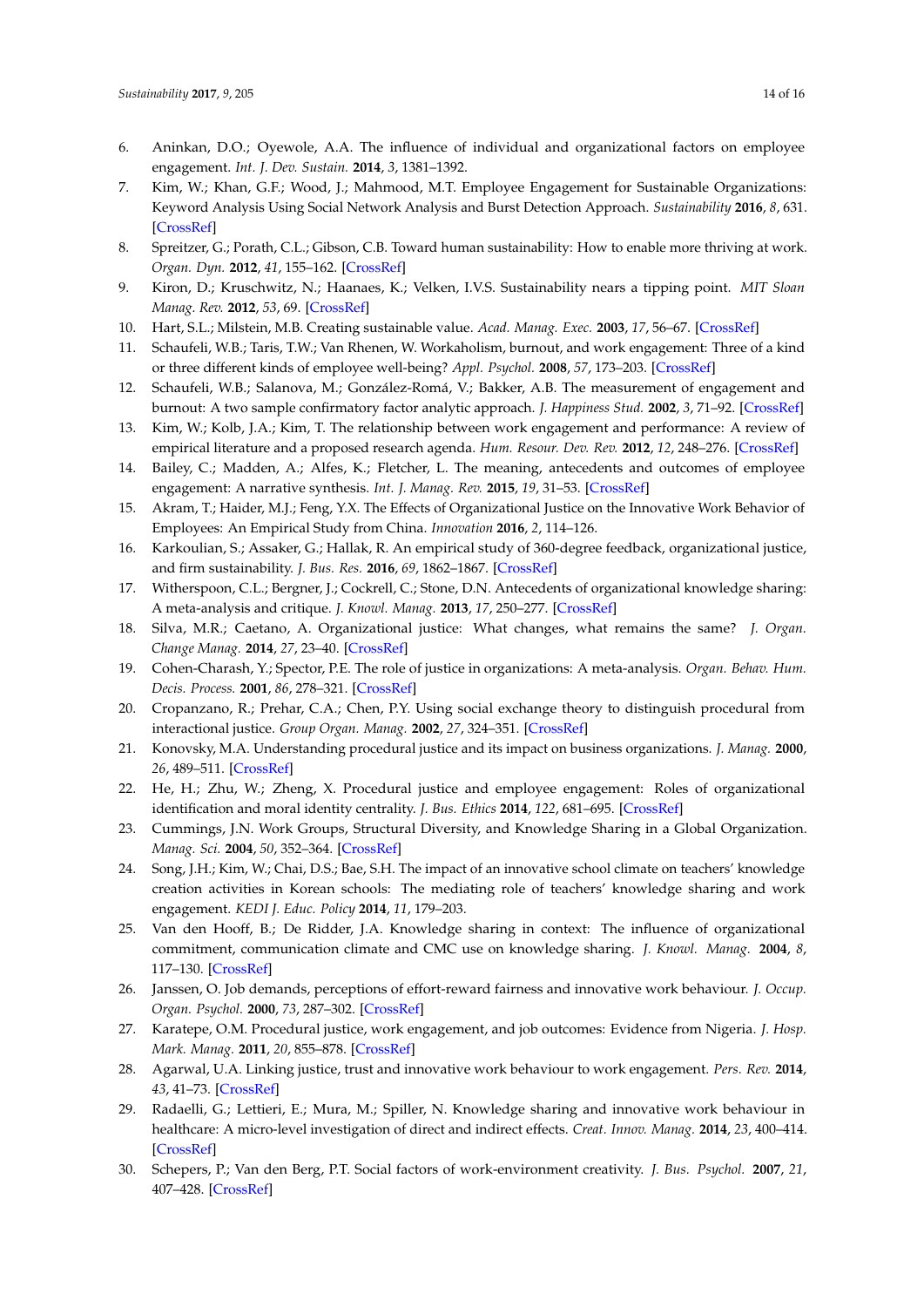- <span id="page-14-0"></span>31. Chen, Z.J.; Zhang, X.; Vogel, D. Exploring the Underlying Processes Between Conflict and Knowledge Sharing: A Work-Engagement Perspective1. *J. Appl. Soc. Psychol.* **2011**, *41*, 1005–1033. [\[CrossRef\]](http://dx.doi.org/10.1111/j.1559-1816.2011.00745.x)
- <span id="page-14-1"></span>32. Cropanzano, R.; Anthony, E.; Daniels, S.; Hall, A. Social exchange theory: A critical review with theoretical remedies. *Acad. Manag. Ann.* **2016**, *11*, 1–38.
- <span id="page-14-2"></span>33. Cropanzano, R.; Mitchell, M.S. Social exchange theory: An interdisciplinary review. *J. Manag.* **2005**, *31*, 874–900. [\[CrossRef\]](http://dx.doi.org/10.1177/0149206305279602)
- <span id="page-14-3"></span>34. Biswas, S.; Varma, A.; Ramaswami, A. Linking distributive and procedural justice to employee engagement through social exchange: A field study in India. *Int. J. Hum. Resour. Manag.* **2013**, *24*, 1570–1587. [\[CrossRef\]](http://dx.doi.org/10.1080/09585192.2012.725072)
- <span id="page-14-4"></span>35. Tyler, T.R.; Blader, S.L. The group engagement model: Procedural justice, social identity, and cooperative behavior. *Personal. Soc. Psychol. Rev.* **2003**, *7*, 349–361. [\[CrossRef\]](http://dx.doi.org/10.1207/S15327957PSPR0704_07) [\[PubMed\]](http://www.ncbi.nlm.nih.gov/pubmed/14633471)
- <span id="page-14-5"></span>36. Colquitt, J.A.; Conlon, D.E.; Wesson, M.J.; Porter, C.O.; Ng, K.Y. Justice at the millennium: A meta-analytic review of 25 years of organizational justice research. *J. Appl. Psychol.* **2001**, *86*, 425–445. [\[CrossRef\]](http://dx.doi.org/10.1037/0021-9010.86.3.425) [\[PubMed\]](http://www.ncbi.nlm.nih.gov/pubmed/11419803)
- <span id="page-14-6"></span>37. Inoue, A.; Kawakami, N.; Ishizaki, M.; Shimazu, A.; Tsuchiya, M.; Tabata, M.; Akiyama, M.; Kitazume, A.; Kuroda, M. Organizational justice, psychological distress, and work engagement in Japanese workers. *Int. Arch. Occup. Environ. Health* **2010**, *83*, 29–38. [\[CrossRef\]](http://dx.doi.org/10.1007/s00420-009-0485-7) [\[PubMed\]](http://www.ncbi.nlm.nih.gov/pubmed/19904552)
- <span id="page-14-7"></span>38. Tsai, C.-Y.; Horng, J.-S.; Liu, C.-H.; Hu, D.-C. Work environment and atmosphere: The role of organizational support in the creativity performance of tourism and hospitality organizations. *Int. J. Hosp. Manag.* **2015**, *46*, 26–35. [\[CrossRef\]](http://dx.doi.org/10.1016/j.ijhm.2015.01.009)
- <span id="page-14-8"></span>39. Ramamoorthy, N.; Flood, P.C.; Slattery, T.; Sardessai, R. Determinants of innovative work behaviour: Development and test of an integrated model. *Creat. Innov. Manag.* **2005**, *14*, 142–150. [\[CrossRef\]](http://dx.doi.org/10.1111/j.1467-8691.2005.00334.x)
- <span id="page-14-9"></span>40. Colquitt, J.A.; Scott, B.A.; Rodell, J.B.; Long, D.M.; Zapata, C.P.; Conlon, D.E.; Wesson, M.J. Justice at the millennium, a decade later: A meta-analytic test of social exchange and affect-based perspectives. *J. Appl. Psychol.* **2013**, *98*, 199–236. [\[CrossRef\]](http://dx.doi.org/10.1037/a0031757) [\[PubMed\]](http://www.ncbi.nlm.nih.gov/pubmed/23458336)
- <span id="page-14-10"></span>41. Ehrhart, M.G. Leadership and procedural justice climate as antecedents of unit-level organizational citizenship behavior. *Pers. Psychol.* **2004**, *57*, 61–94. [\[CrossRef\]](http://dx.doi.org/10.1111/j.1744-6570.2004.tb02484.x)
- <span id="page-14-11"></span>42. Shuck, B.; Wollard, K. Employee engagement and HRD: A seminal review of the foundations. *Hum. Resour. Dev. Rev.* **2010**, *9*, 89–110. [\[CrossRef\]](http://dx.doi.org/10.1177/1534484309353560)
- <span id="page-14-12"></span>43. Tang, P.M.; Bavik, Y.L.; Chen, Y.-F.; Tjosvold, D. Linking Ethical Leadership to Knowledge Sharing and Knowledge Hiding: The Mediating Role of Psychological Engagement. *Int. Proc. Econ. Dev. Res.* **2015**, *84*, 71–76.
- <span id="page-14-13"></span>44. Agarwal, U.A.; Datta, S.; Blake-Beard, S.; Bhargava, S. Linking LMX, innovative work behaviour and turnover intentions: The mediating role of work engagement. *Career Dev. Int.* **2012**, *17*, 208–230. [\[CrossRef\]](http://dx.doi.org/10.1108/13620431211241063)
- <span id="page-14-14"></span>45. Spiegelaere, S.; Gyes, G.; Hootegem, G. Not All Autonomy is the Same. Different Dimensions of Job Autonomy and Their Relation to Work Engagement & Innovative Work Behavior. *Hum. Factors Ergon. Manuf. Serv. Ind.* **2016**, *21*, 407–428.
- <span id="page-14-15"></span>46. Andrew, O.C.; Sofian, S. Individual factors and work outcomes of employee engagement. *Procedia-Soc. Behav. Sci.* **2012**, *40*, 498–508. [\[CrossRef\]](http://dx.doi.org/10.1016/j.sbspro.2012.03.222)
- <span id="page-14-16"></span>47. Saks, A.M. Antecedents and consequences of employee engagement. *J. Manag. Psychol.* **2006**, *21*, 600–619. [\[CrossRef\]](http://dx.doi.org/10.1108/02683940610690169)
- <span id="page-14-17"></span>48. Kim, S.-J.; Park, M. Leadership, Knowledge Sharing, and Creativity: The Key Factors in Nurses' Innovative Behaviors. *J. Nurs. Adm.* **2015**, *45*, 615–621. [\[CrossRef\]](http://dx.doi.org/10.1097/NNA.0000000000000274) [\[PubMed\]](http://www.ncbi.nlm.nih.gov/pubmed/26565640)
- <span id="page-14-18"></span>49. Yu, C.; Yu-Fang, T.; Yu-Cheh, C. Knowledge sharing, organizational climate, and innovative behavior: A cross-level analysis of effects. *Soc. Behav. Personal. Int. J.* **2013**, *41*, 143–156. [\[CrossRef\]](http://dx.doi.org/10.2224/sbp.2013.41.1.143)
- <span id="page-14-19"></span>50. Kim, W.; Park, C.H.; Song, J.H.; Yoon, S.W. *Building a Systematic Model of Employee Engagement: The Implications to Research in Human Resource Development*; 2012 Conference Proceedings of the Academy of Human Resource Development: St. Paul, MN, USA, 2012; pp. 3916–3949.
- <span id="page-14-20"></span>51. Kim, W. Creating engaged employees: It's worth the investment. In *Creating Engaged Employees: It's Worth the Investment*; Rothwell, W.J., Ed.; American Society for Training and Development: Alexandria, VA, USA, 2014; pp. 1–12.
- <span id="page-14-21"></span>52. Kim, W.C.; Mauborgne, R. Procedural justice, strategic decision making, and the knowledge economy. *Strateg. Manag. J.* **1998**, *19*, 323–338.
- <span id="page-14-22"></span>53. Hassan, A.; Ahmed, F. Authentic leadership, trust and work engagement. *Int. J. Hum. Soc. Sci.* **2011**, *6*, 164–170.